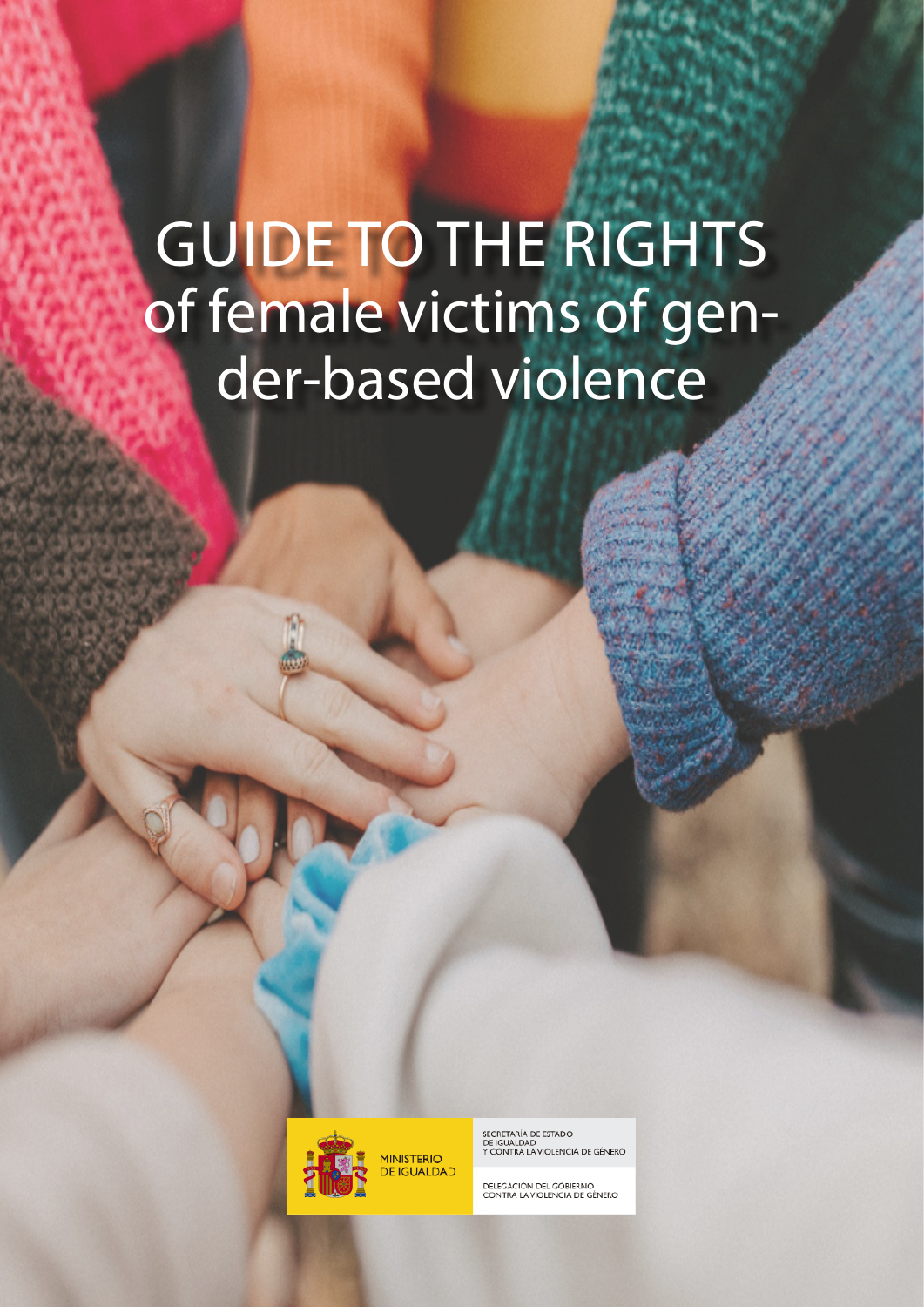

#### Web page of the Government Office for Gender-based Violence

Updated on December 2021 Nipo online: 048-21-176-3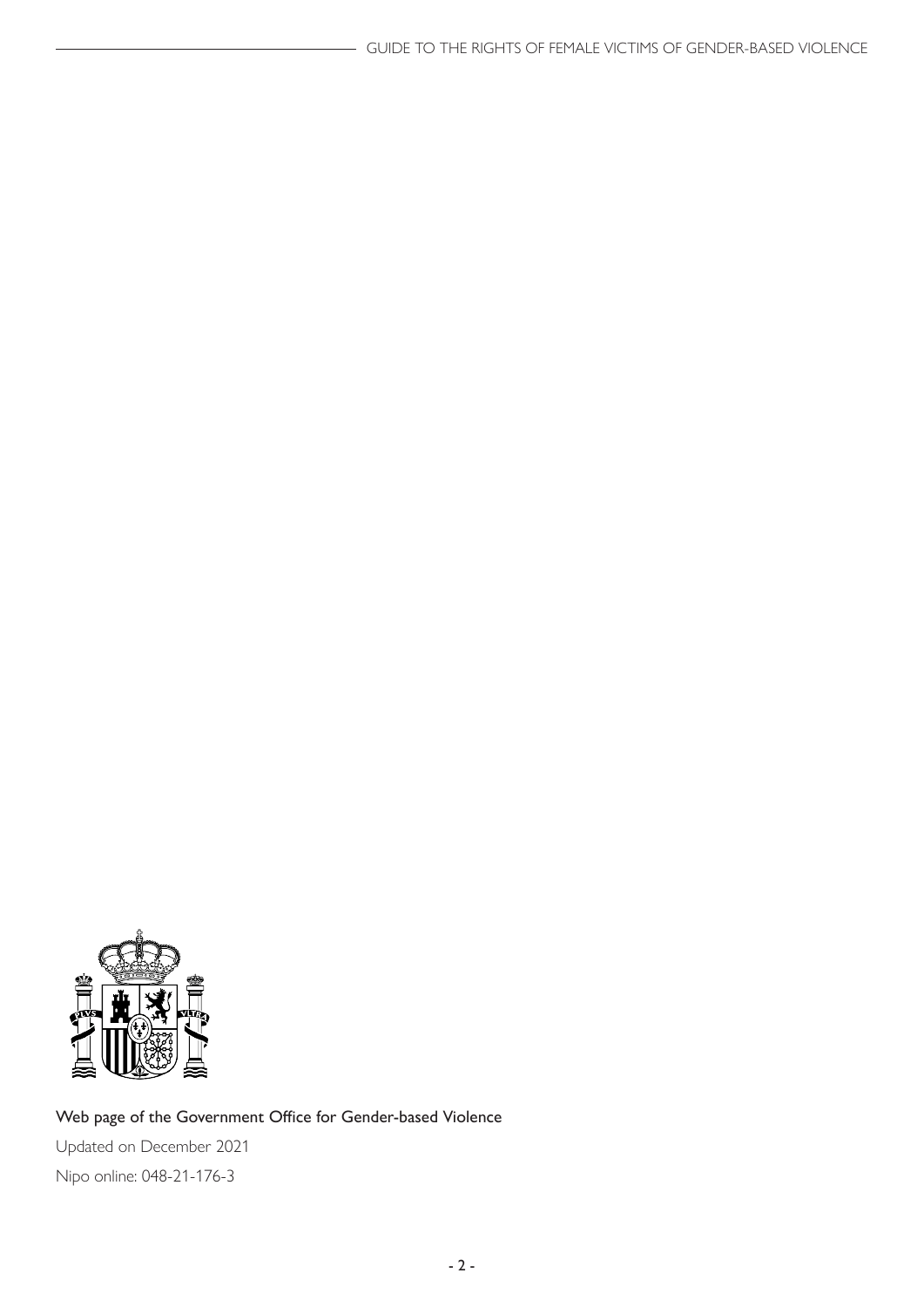| <b>1. SPECIFIC RIGHTS OF WOMEN VICTIMS OF GENDER-BASED VIOLENCE</b>                                              | 5        |
|------------------------------------------------------------------------------------------------------------------|----------|
| 1.1. Who is a victim of gender-based violence?                                                                   | 6        |
| 1.2. How is a situation of gender-based violence accredited?                                                     | 6        |
| 1.3. Right to information                                                                                        | 7        |
| 1.3.1. 016 helpline for information and legal advice                                                             | 7        |
| 1.3.2. Website for support and prevention resources in gender-based violence cases                               | 7        |
| 1.4. Right to comprehensive social assistance                                                                    | 8        |
| 1.5. Right to immediate and specialised legal assistance                                                         | 8        |
| 1.6. Employment rights                                                                                           | 9        |
| <b>1.6.1.</b> Rights of female employees                                                                         | 9        |
| 1.6.2. Rights of economically dependent self-employed female workers                                             | 10       |
| 1.7. Rights in the area of Social Security                                                                       | 10       |
| 1.7.1. Rights in the area of Social Security contributions                                                       | 10       |
| 1.7.2. Rights in the area of Social Security benefits                                                            | 11       |
| 1.8. Rights in the area of employment and insertion in the labour-market                                         | 12       |
| 1.8.1. Specific employment programme                                                                             | 12       |
| 1.8.2. Intern contracts to replace female workers victims of gender-based violence                               | 13       |
| 1.8.3. Incentives to companies hiring women victims of gender-based violence                                     | 13       |
| 1.9. Rights of female civil servants                                                                             | 13<br>14 |
| 1.10. Economic rights                                                                                            |          |
| 1.10.1. Specific economic aid to women victims of gender- based violence with special employment<br>difficulties | 14       |
| 1.10.2. Active insertion income                                                                                  | 14       |
| 1.10.3. Advances on unpaid child support                                                                         | 15       |
| 1.10.4. Minimum Vital Income                                                                                     | 15       |
| <b>1.10.5.</b> Priority access to subsidised housing and public nursing homes for the elderly                    | 15       |
| 1.11. Right to immediate schooling                                                                               | 16       |
| <b>1.12.</b> Study grants and scholarships                                                                       | 16       |
| 1.13. Particularities of registration for security reasons                                                       | 16       |
| 1.14. Right to change surnames or identity                                                                       | 17       |
| 2. RIGHTS OF FOREIGN WOMEN VICTIMS OF GENDER-BASED VIOLENCE                                                      | 18       |
| 2.1. Residence status of foreign women victims of gender-based violence in Spain                                 | 19       |
| 2.1.1. Foreign women who hold the status of family member of a citizen of an EU Member State or                  |          |
| a State party to the Agreement on the European Economic Area                                                     | 19       |
| 2.1.2. Non-Community foreign women: may be entitled to one of the following two specific types                   |          |
| of residence and work authorisations on grounds of gender-based violence                                         | 19       |
| 2.1.3. Temporary residence and employee-basis work authorisations held by foreign women are                      |          |
| renewed on expiration in cases where the employment contract is extinguished or the labour                       |          |
| relationship suspended due to the woman's situation of gender-based violence                                     | 20       |
| 2.2. Protection to undocumented foreign women victims of gender-based violence                                   | 20       |
| 2.3. Right to international protection                                                                           | 21       |
| <b>3. RIGHTS OF SPANISH WOMEN VICTIMS OF GENDER-BASED VIOLENCE ABROAD</b>                                        | 22       |
| 4. RIGHTS OF VICTIMS OF CRIME ALSO HELD BY VICTIMS OF GENDER-BASED                                               |          |
| <b>VIOLENCE</b>                                                                                                  | 23       |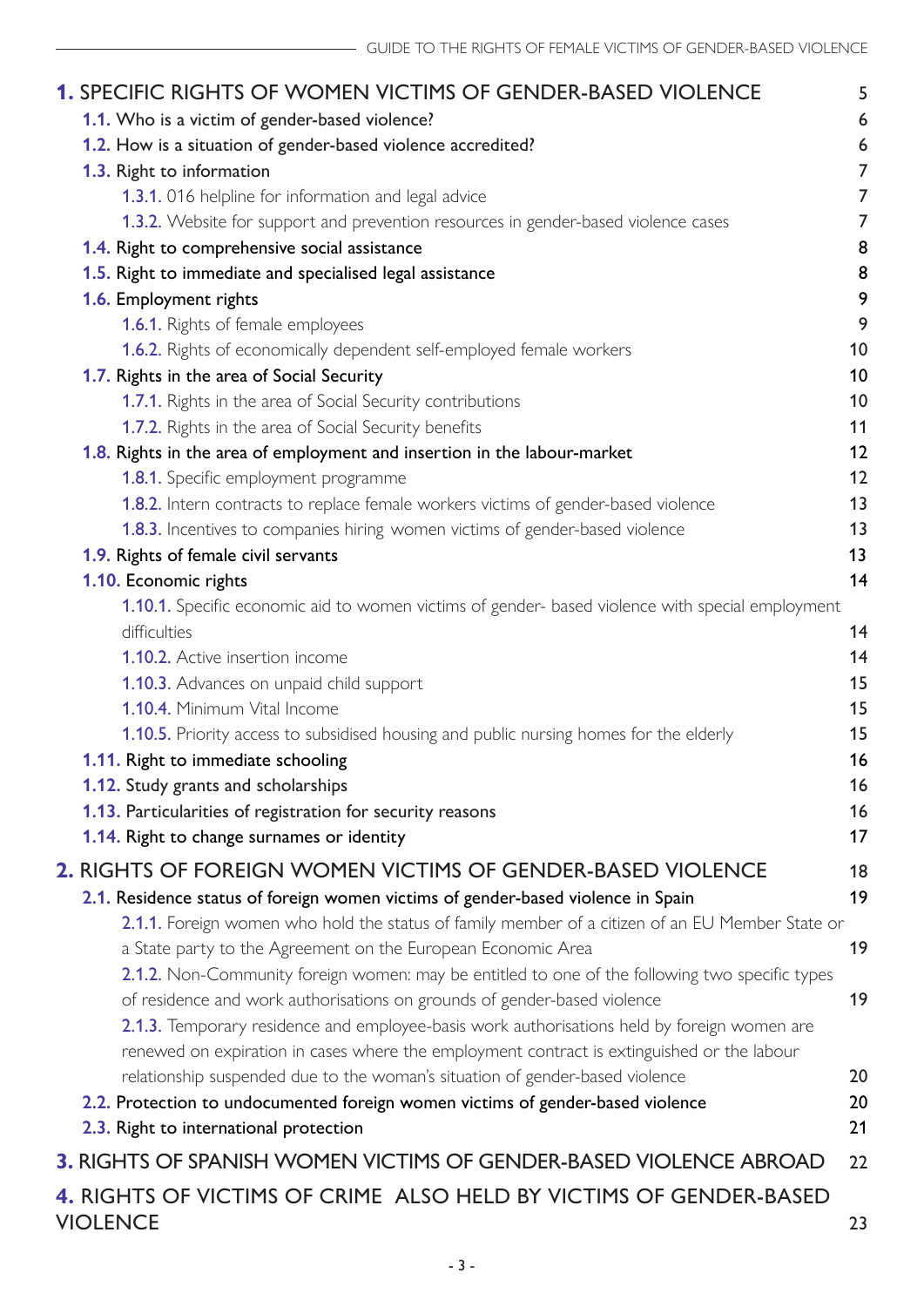| 4.1. Rights from the Statute of Victims of Crime                                                         | 24 |  |
|----------------------------------------------------------------------------------------------------------|----|--|
| 4.2. Right to lodge a complaint                                                                          | 24 |  |
| 4.3. Right to request a court protection order                                                           | 25 |  |
| 4.4. Right to request a European protection order                                                        |    |  |
| 4.5. Right to be a party to the criminal procedure: informing the victim of her rights and legal options |    |  |
| 4.6. Right to restitution of property, reparation of the loss and compensation for damages               | 27 |  |
| 4.7. Right to receive information on the court procedures                                                |    |  |
| 4.8. Right to protection of the dignity and privacy of the victim in the framework of proceedings        |    |  |
| related to gender-based violence                                                                         | 28 |  |
| 4.9. Aid to victims of crimes classed as gender- based violence                                          | 28 |  |
|                                                                                                          |    |  |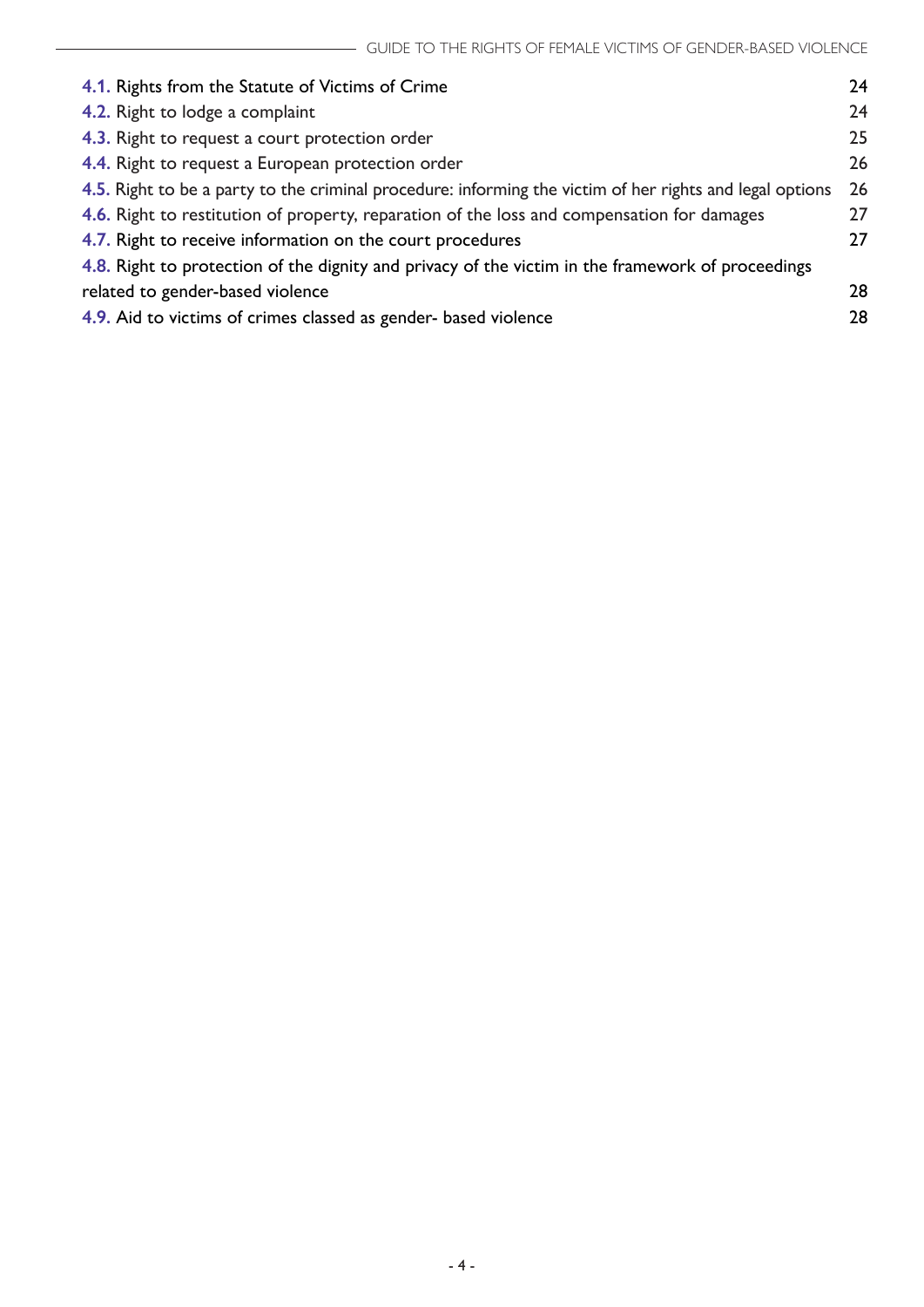## <span id="page-4-0"></span>**SPECIFIC RIGHTS OF WOMEN VICTIMS** OF GENDER-BASED VIOLENCE

rganic Law 1/2004 of 28 December, on Comprehensive Protection Measures against Gender Violence (B.O.E number 313, of 29 December 2004), enshrines and guarantees a series of rights for all women who are or have been victims of gender-based violence aimed at helping them to put an end to the violent relationship and resume their life plan.

These rights are universal, in the sense that they are guaranteed to all women who have suffered acts of gender-based violence, regardless of their origin, religion or any other personal or social status or circumstance.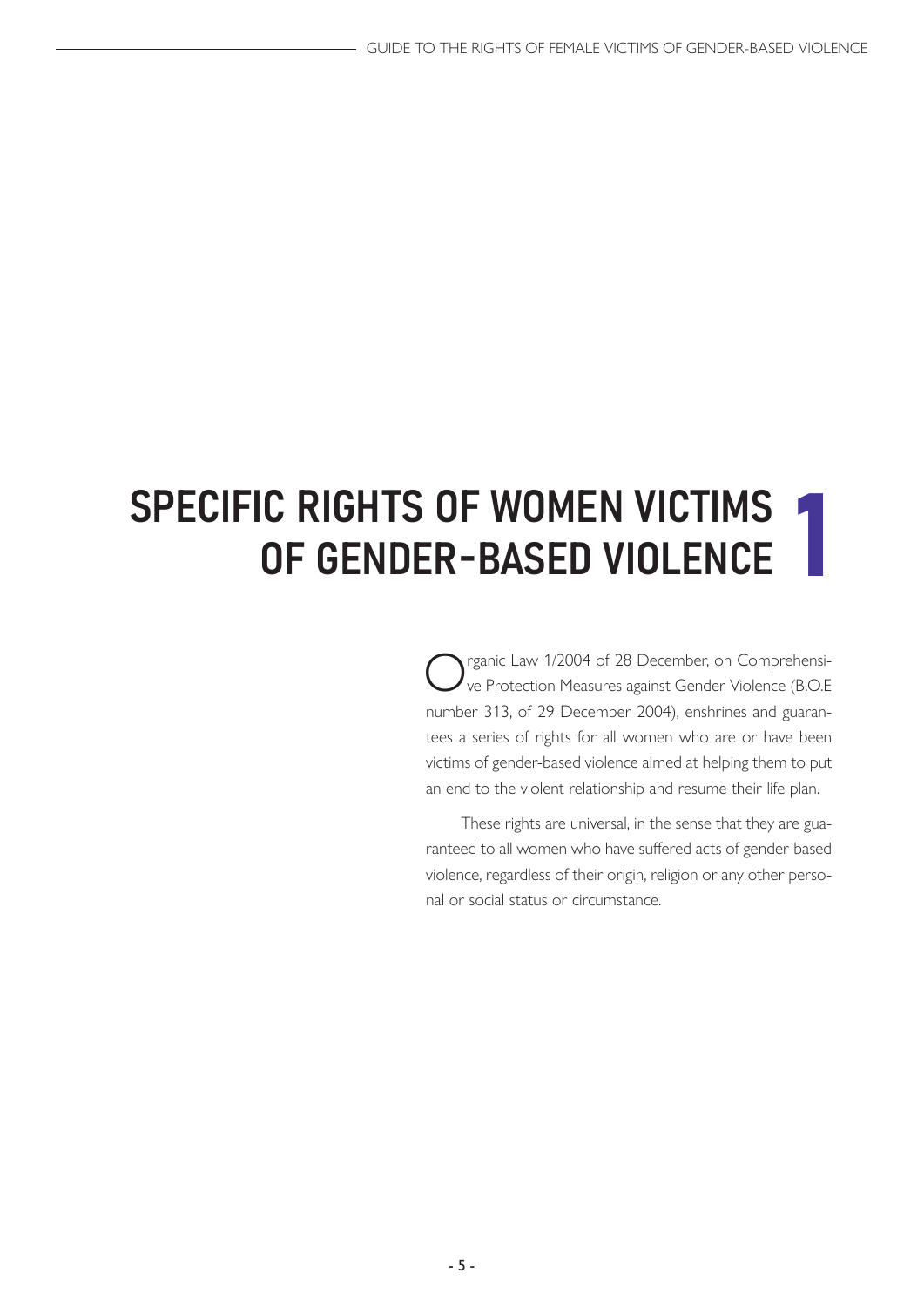## <span id="page-5-0"></span>**1.1. Who is a victim of gender-based violence?**

#### Article 1 of Organic Law 1/2004 of 28 December, on Comprehensive Protection Measures against Gender-based Violence

Under Organic Law 1/2004, any woman subjected to any act of physical or psychological violence, including crimes against sexual freedom, threats, coercion or arbitrary privation of freedom, perpetrated by her spouse or exspouse or by the person with whom she holds or held a similar relationship of affectivity, even without cohabitation, is a victim of gender-based violence.

This type of violence against women is an offence against human rights and a manifestation of the discrimination, the unequal position and the power relationship of men over women.

Furthermore, the minors who are children and/or in guardianship or custody are also victims of this violence and Organic Law 1/2004 recognises a series of their rights, established in articles 5, 7, 14, 19.5, 61.2, 63, 65, 66 and the 17th Additional Provision.

Gender-based violence also includes (according to the modification made by Organic Law 8/2021, of 4 June, on the comprehensive protection of children and adolescents against violence) violence that, with the aim of causing harm or damage to women, are exercised against their underage relatives by whoever is or has been their spouse or whoever is or has been linked to her by similar emotional relationships, even without cohabiting.

## **1.2. How is a situation of gender-based violence accredited?**

Articles 23, 26 and 27.3 of Organic Law 1/2004 of 28 December, on Comprehensive Protection Measures against Gender-based Violence

In general, the situation of gender violence that activates the rights regulated in this chapter shall be accredited by a **sentence con**demning a crime of gender violence, a protection order or any other judicial verdict that imposes a precautionary measure in the victim's favour, or a report from the Public Prosecutor that indicates that there is evidence that the claimant is the victim of gender violence.

The situation of gender violence can also be demonstrated through reports from social services, specialist services, support services for victims of gender violence of the competent Public Administration; or any other form of accreditation that may be included in the regulatory provisions of the sector that covers access to each of these resources and rights.

For the accreditation of the situation of gender violence for the purposes of article 23 of Organic Law 1/2004, at the Sectorial Conference on Equality, held on 3 April 2019, a list of social services, specialised services, or shelter services for victims of gender violence that have the capacity to accredit the status of victim of gender violence was approved, as well as a common accreditation model for the different autonomous administrations to proceed, in a homogeneous manner, with the administrative accreditation of the status of victim of gender violence. The Sectorial Conference on Equality, held on 11 November 2021, has adopted an Agreement approving the basic procedures that enable the implementation of accreditation systems for situations of gender violence and has updated the Report model and an update of the bodies that issue administrative accreditations in each Autonomous Community. This accreditation allows victims of gender-based violence access to the rights regulated in Chapter II "Employment rights and Social Security benefits" of Organic Law 1/2004 and to all the rights, resources and services recognised in the state regulations applicable to them, whose sectoral regulations contemplate and regulate access to each of them, including, among the requirements demanded, accreditation of the situation of gender-based violence by means of a report from the social services, specialised services or shelter services for victims of gender-based violence of the competent Public Administration.

The information on this accreditation is available on the [website of the Government Delegation against Gender.](https://violenciagenero.igualdad.gob.es/home.htm)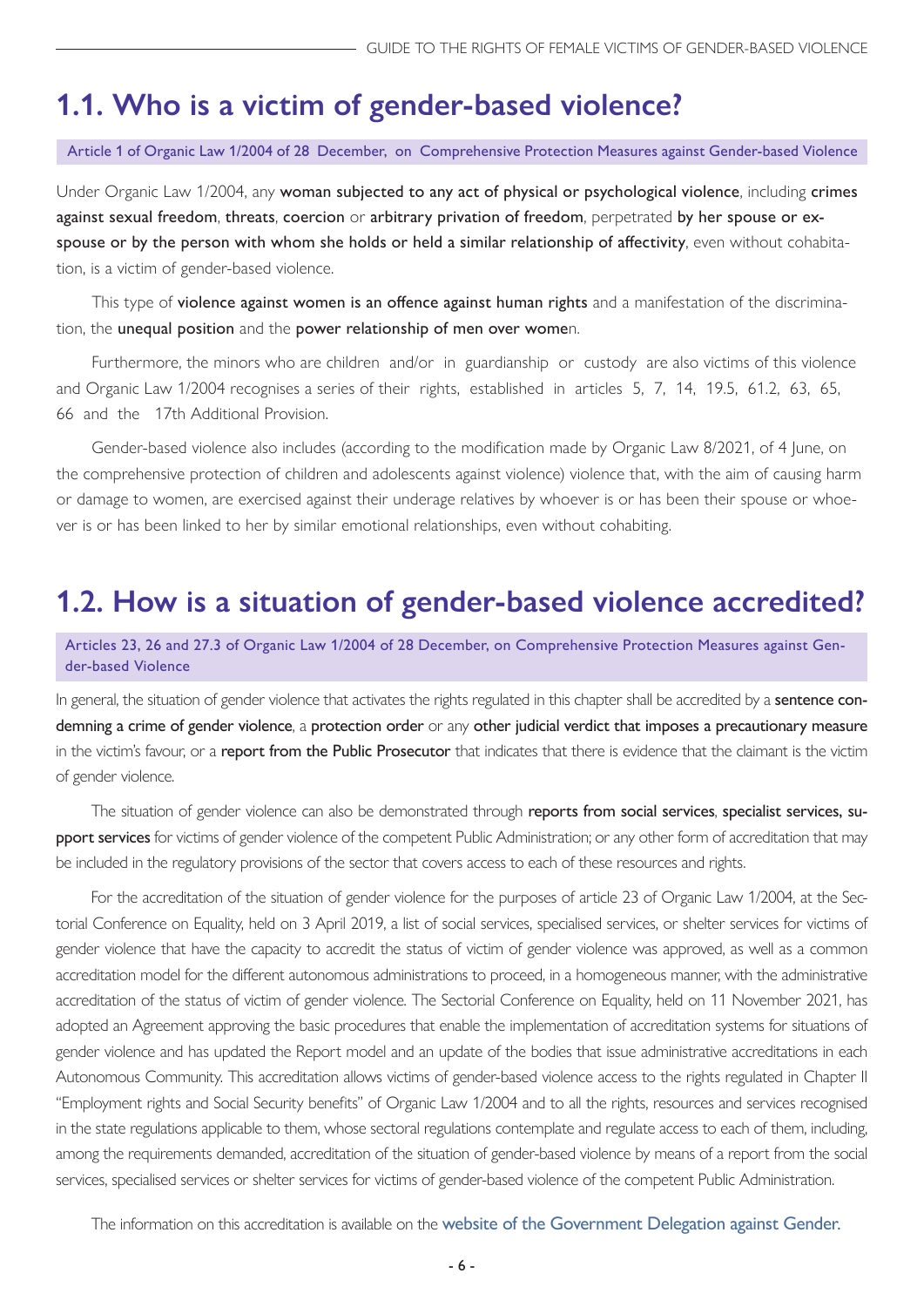## <span id="page-6-0"></span>**1.3. Right to information**

Article 18 of Organic Law 1/2004 of 28 December, on Comprehensive Protection Measures against Gender-based Violence

The right to receive information through the following channels is guaranteed:

#### 1.3.1. 016 helpline for information and legal advice

- Free and confidential service that offers information, legal advice and immediate psychosocial care in all forms of violence against women included in the Istanbul Convention, including, therefore, gender violence under Organic Law 1/2004, of 28 December.
- The service can be reached through three channels:
	- o By short telephone number: 016.
	- o By email: [016-online@igualdad.gob.es](mailto:016-online%40igualdad.gob.es?subject=).
	- By WhatsApp: number 600 000 016, exclusively for WhatsApp because it does not support phone calls.
- Information and immediate psychosocial care are available 24 hours a day, 365 days a year; legal advice is available from 8 am to 10 pm, Monday to Sunday.
- Accessible for persons with hearing and/or speech disabilities through various media: calling 900 116 016; Telesor Service through the [Telesor web page](https://www.telesor.es), which requires an Internet connection; by mobile phone or PDA with the installation of a free app; [SVIsual](http://www.svisual.org) video interpretation service through the web page. 600 000 016; Email: 016-online@ igualdad.gob.es.
- Accessible to foreigners through attention, in addition to Spanish and the co-official languages, in the following languages:
	- Telephone, 24 hours a day, 7 days a week, in 53 languages: Spanish, Catalan, Galician, Basque, Valencian, English, French, German, Portuguese, Mandarin Chinese, Russian, Arabic, Romanian, Bulgarian, Afghan, Albanian, Armenian, Bambara, Berber, Bosnian, Brazilian Portuguese, Cantonese, Czech, Korean, Danish, Slovenian, Slovak, Farsi, Finnish, Georgian, Greek, Hindi, Dutch, Hungarian, Italian, Japanese, Lithuanian, Mandinca, Norwegian, Persian, Polish, Poulaar, Serbo-Croatian, Syrian, Soninké, Swedish, Thai, Taiwanese, Tamazight, Turkish, Ukrainian, Urdu, Wolof.
	- Email and WhatsApp, 24 hours a day, 7 days a week: Spanish, Catalan, Basque, Galician, Valencian, English, French, German, Portuguese, Chinese, Mandarin, Russian, Arabic, Romanian, Bulgarian, Italian.
- Call diversion in the following instances:
	- o When calls relate to emergency situations, they are forwarded to the telephone number 112.
	- o When calls are for general information on issues of women's equality, they are forwarded to the Institute for Women's Affairs and Equal Opportunities.
	- When calls require specific information related to an autonomous region, they are forwarded to the service of the relevant autonomous community.
	- o Calls made by minors are forwarded to the ANAR helpline for Children and Adolescents at Risk.

#### 1.3.2. Website for support and prevention resources in gender-based violence cases

It is available on the website of the Ministry of Equality, in the [Department of the Government Delegation against Gen](https://violenciagenero.igualdad.gob.es/informacionUtil/recursos/home.htm)[der-based Violence](https://violenciagenero.igualdad.gob.es/informacionUtil/recursos/home.htm).

Enables the location on active maps of the different resources (police, legal, information, assistance and advice) made available to the general public and victims of gender-based violence by the public administrations and social institutions.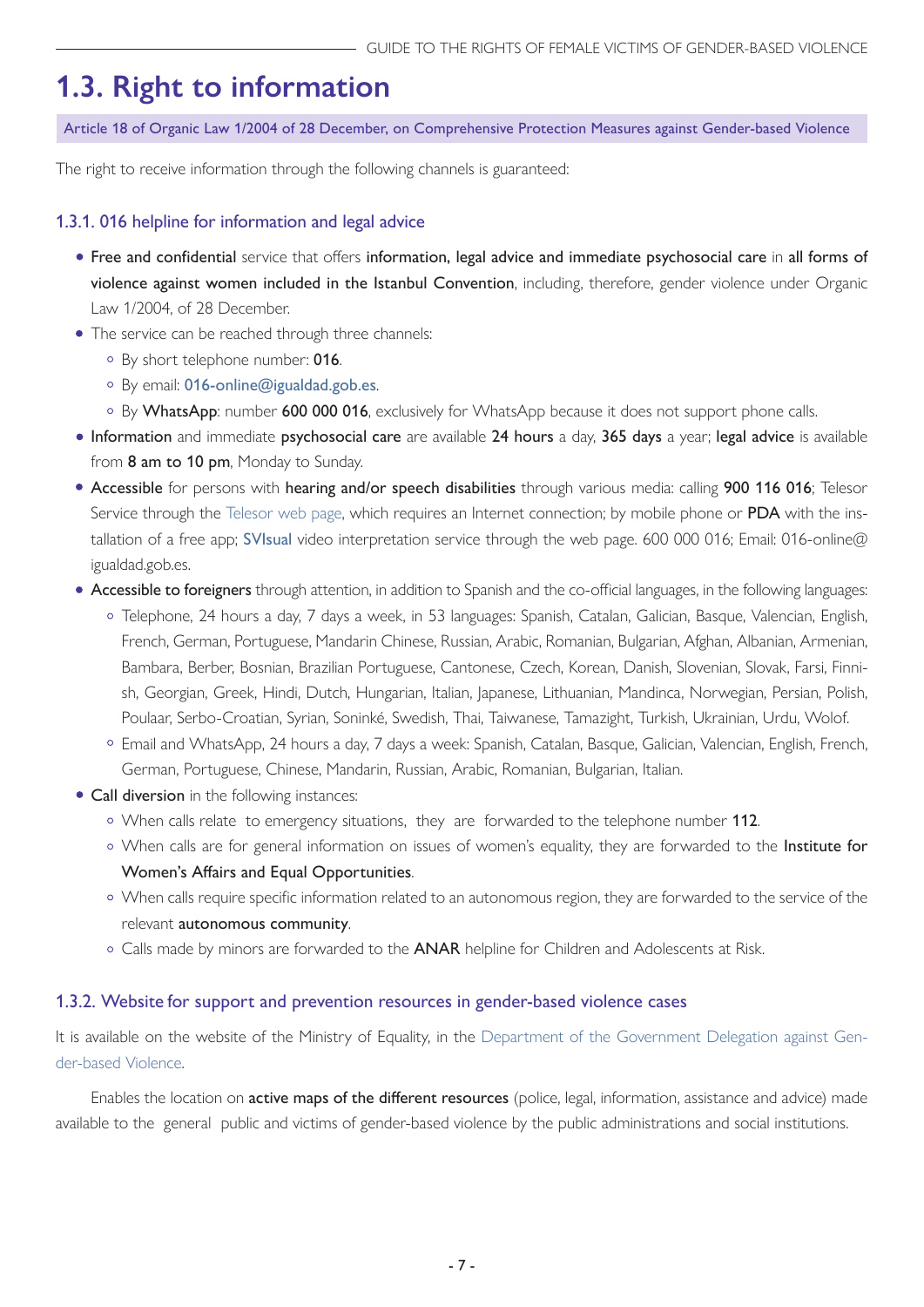## <span id="page-7-0"></span>**1.4. Right to comprehensive social assistance**

Article 19 of Organic Law 1/2004, of 28 December, on Comprehensive Protection Measures against Gender-based Violence Article 156 of the Civil Code in the drafting of Law 8/2021, of 2 June, which reforms civil and procedural legislation to support people with disabilities in the exercise of their legal capacity

The victims of gender-based violence are entitled to comprehensive social assistance, including **assistance and emergency** care, help and support and full recovery, corresponding to the principle of permanent availability, urgent intervention, specialist services and professional multi-disciplinary support. The objective of these services is to cover the needs derived from situations of violence, re-establish the situation the victim was in before suffering violence or, at least, mitigate the effects.

Through these services, women can:

- Receive advice on the legal action they can take and on their rights.
- Find out about the services they can turn to receive material, medical, psychological and social assistance.
- Gain access to the different accommodation resources (emergency, temporary shelter, protected centres, etc.) where their safety is ensured and their basic needs covered.
- Recover their physical and/or psychological health.
- Complete their training, achieve insertion or reinsertion in the labour market and receive psychosocial support over the entire length of their full recovery itinerary with the aim of avoiding double victimisation.

The right to comprehensive social assistance is also recognised for minors living in family environments where there is gender-based violence. The social services must have a sufficient number of places available to minors and specifically trained staff to care for them for the purpose of effectively preventing and avoiding situations that may pose psychological or physical harm for them.

To the attention and psychological assistance of underage children, a conviction has been handed down and as long as the criminal liability is not extinguished or a criminal proceeding has been initiated against one of the parents for attempting against the life, physical integrity, liberty, moral integrity or sexual freedom and indemnity of the common underage sons or daughters, or for attacking the other parent, the consent of the latter will suffice for the care and psychological assistance of the underage sons and daughters, the former having to be previously informed. This will be equally applicable, even if no prior complaint has been filed, when the woman is receiving assistance in a specialised gender-based violence service, provided that there is a report issued by said service that proves said situation. In all cases where support is to be provided for children aged over sixteen, their explicit consent must be obtained.

The organization of the services to make this right effective is the duty of the Autonomous Communities and Cities of Ceuta and Melilla, and the Local Corporations.

To these effects, the Protocol for referrals between Autonomous Communities for coordination of their sheltered accommodation networks for women victims of gender violence and their children (2014) shall facilitate the mobility of women victims of gender violence and their children between the shelters provided by the different Autonomous Communities, either for the safety of the women and their children or to foster their social recovery.

## **1.5. Right toimmediate and specialised legal assistance**

Article 20 of Organic Law 1/2004 of 28 December, on Comprehensive Protection Measures against Gender-based Violence Law 1/1996 of 10 January, on Legal Aid Royal Decree 141/2021 of 9 July, approving the Regulations on Legal Aid

The right of immediate access to free legal aid is acknowledged, regardless of the resources available for litigation, for victims of gender violence in those judicial proceedings and administrative procedures that have a direct or indirect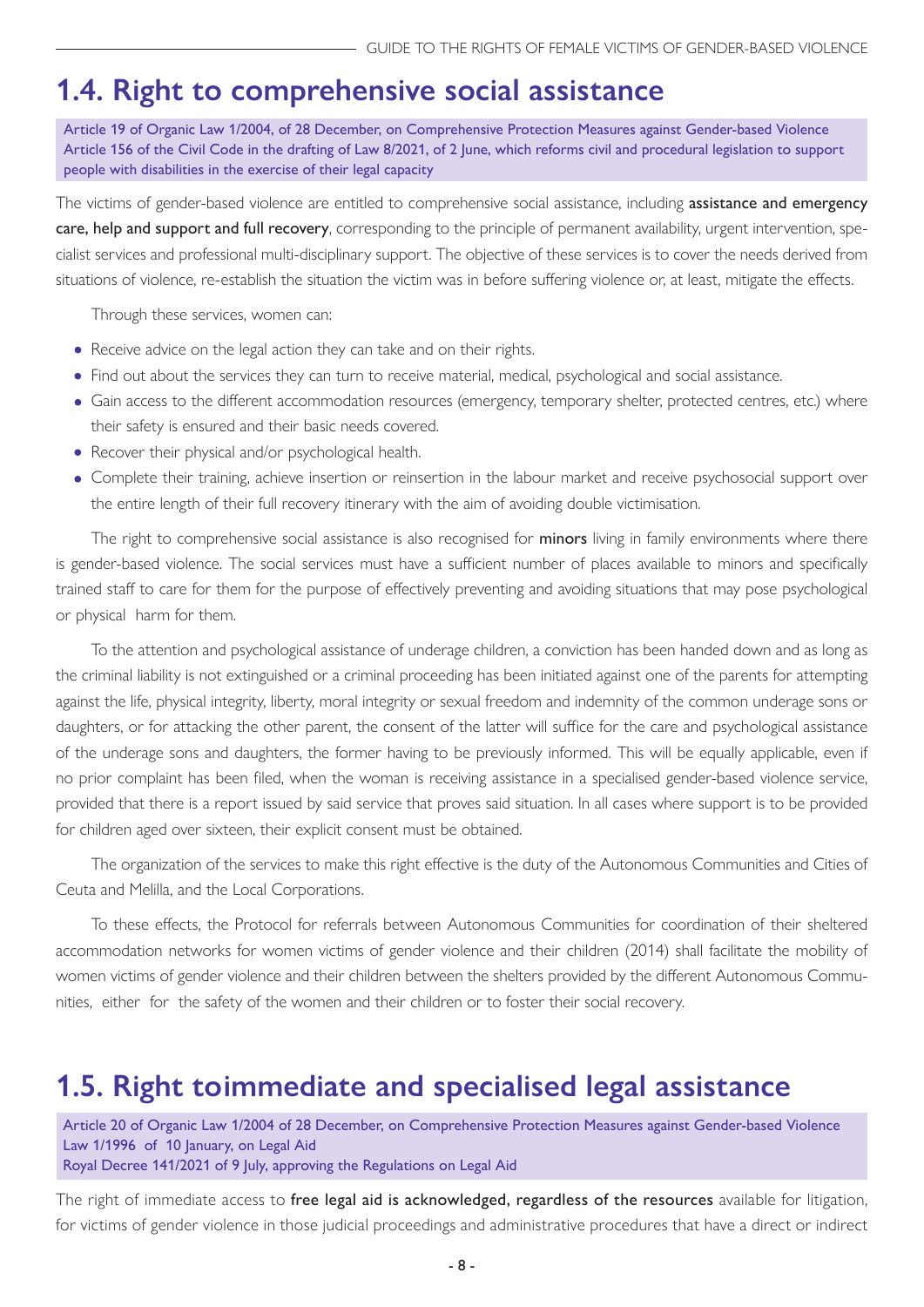<span id="page-8-0"></span>cause in the violence suffered.

This right is extensive to the successors in interest in the event that a victim dies, on condition that they were not participants in the acts.

The right to free legal aid is available to victims of gender violence, a condition acquired by presenting an accusation or a legal action, or by starting criminal proceedings and sustained as long as the criminal action is ongoing or when, after its end, a guilty verdict has been handed down. The right to free legal aid is lost when an irrevocable not guilty verdict is passed or when criminal proceedings are irrevocably shelved, although there is no obligation to pay the cost of the services provided free up to this point.

In the different processes that may be initiated as a consequence of being a gender-based violence victim, it must be the same professional person from the Legal Profession who assists them, provided that their right of defence is duly guaranteed.

The professional person of the Legal Profession designated for the victim will also have legal authorisation to represent the victim until the appointment of the professional person of the Attorney General, as long as the victim has not appeared as an accusation. Until then, the professional person of the Legal Profession shall comply with the duty of indicating the address for the purposes of notifications and transfers of documents.

Victims of gender violence may initiate a private prosecution at any point in the proceedings although this will not enable the withdrawal or repetition of steps already taken prior to their action, nor shall it impair the accused's right of defence.

The respective Bar Associations shall ensure that there is a specialist permanently available to provide prior legal advice and assistance for victims of gender violence.

The right to free legal aid includes, among other aspects, the following services:

- Free assistance and guidance before legal action and especially in the period prior to bringing charges.
- **Free defence and representation** by a Lawyer or Court Representative in all administrative processes and proceedings.
- Free inclusion of announcements and edicts in official publications in the course of the proceedings.
- Dispensation from paying court fees or paying in the deposit required for submitting an appeal.
- **Free expert assistance** in the procedure from technical personnel attached to the jurisdictional bodies or, in their absence, civil servants, technical services and bodies that depend on the public administration.
- Free or 80% discount on notarial document duties.

#### **1.6. Employment rights**

Article 21 of Organic Law 1/2004 of 28 December, on Comprehensive Protection Measures against Gender-based Violence

The reason for the recognition of the employment rights of women victims of gender-based violence is to avoid their expulsion from the labour market as a result of the violence they suffer. To this end, women victims of gender-based violence are recognised rights conducive to reconciling their jobs with the situation of gender-based violence, guaranteeing their protection if they are forced to give up their jobs temporarily or permanently, and, if unemployed, ensuring their insertion in the labour market.

#### 1.6.1. Rights of female employees<sup>1</sup>

Articles 37.8, 40.4, 45.1.n), 48.10, 49.1.m), 52.d), 53.4, 55.5 of the Consolidated Text of the Workers' Statute, approved by Legislative Royal Decree 2/2015, of 23 October Law 10/2021, of 9 July, on remote working

<sup>1</sup> Collective bargaining agreements and company agreements can include improvements to these rights.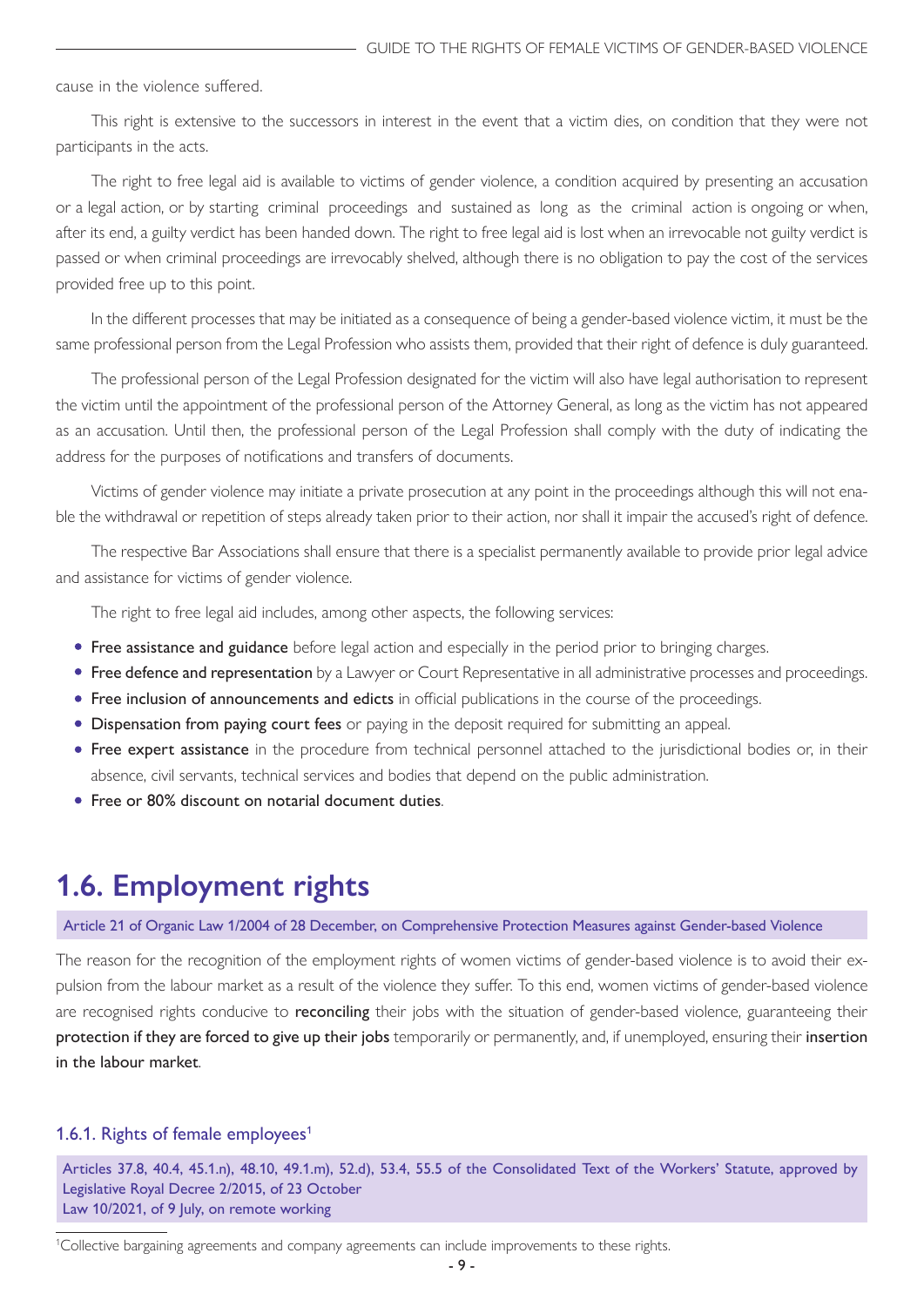- <span id="page-9-0"></span>• The right to a reduction of the working day with a proportional reduction in salary or the reorganisation of working time by rescheduling the hours, working flexi-time or through other forms of organising the working time used in the respective company, so that women can effectively enforce their protection and their right to integral social assistance. These rights may be exercised in the terms that for these specific cases are established in the collective agreements or in the agreements between the company and the legal representatives of the workers, or in accordance with the agreement between the company and the workers affected.
- Right to geographic mobility: women who are forced to leave their place of work where they have been employed in order to ensure their protection of the right to integral social assistance shall have preferential rights to occupy another position in the same or equivalent professional group or category that the company has at any of its premises. The company shall retain their jobs during the first 6 months.
- The right to the suspension of the employment contract at the demand of the employee who has to leave their place of work as a consequence of suffering gender-based violence, with the retention of the position.
- The right to termination of the employment contract at the demand of the employee who has to leave their place of work for ever as a consequence of suffering gender-based violence.
- . Right to carry out their work totally or partially remotely or to stop doing it if this is the established system, always in both cases that this modality of provision of services is compatible with the position and functions performed by the person. These rights may be exercised in the terms that for these specific cases are established in the collective agreements or in the agreements between the company and the legal representatives of the workers, or in accordance with the agreement between the company and the workers affected.
- Work absences or lack of punctuality due to the physical or psychological situation caused by gender-based violence will be considered justified when so determined by the social services or healthcare services.
- Nullity of contract termination of female employees victims of gender- based violence who wish to exercise their right to a reduction or reorganization of their working hours, geographical mobility, change of their place of work or suspension of the contract under the terms and conditions recognised under the Workers' Statute.
- Nullity of disciplinary dismissal in the case of female employees for exercising their right to a reduction or reorganization of their working hours, geographical mobility, change of their place of work or suspension of the contract under the terms and conditions recognised under the Worker's Statute.

#### 1.6.2. Rights of economically dependent self-employed female workers

Law 20/2007 of 20 July, regulating the Self-Employment Statute

- Right to adapt the business hours of the activity.
- Right to extinguish the contractual relationship.
- The situation of gender-based violence is considered to be a justified reason for the interruption of the activity by the female self-employed worker.
- **Benefits in the Social Security contributions** for victims of gender-based violence who register for the first time, or without being registered in the 2 preceding years, starting from the effective start date, in the Special Social Security Regime for Self-Employed Workers; and for victims of gender-based violence who set up as self-employed workers included in the Special System for Self-Employed Agricultural Workers.

## **1.7. Rights in the area of Social Security**

#### 1.7.1. Rights in the area of Social Security contributions

The period for the suspension of an employment contract while retaining the position for employees, shall be considered a period with effective contributions with regard to the Social Security provisions for pensions, permanent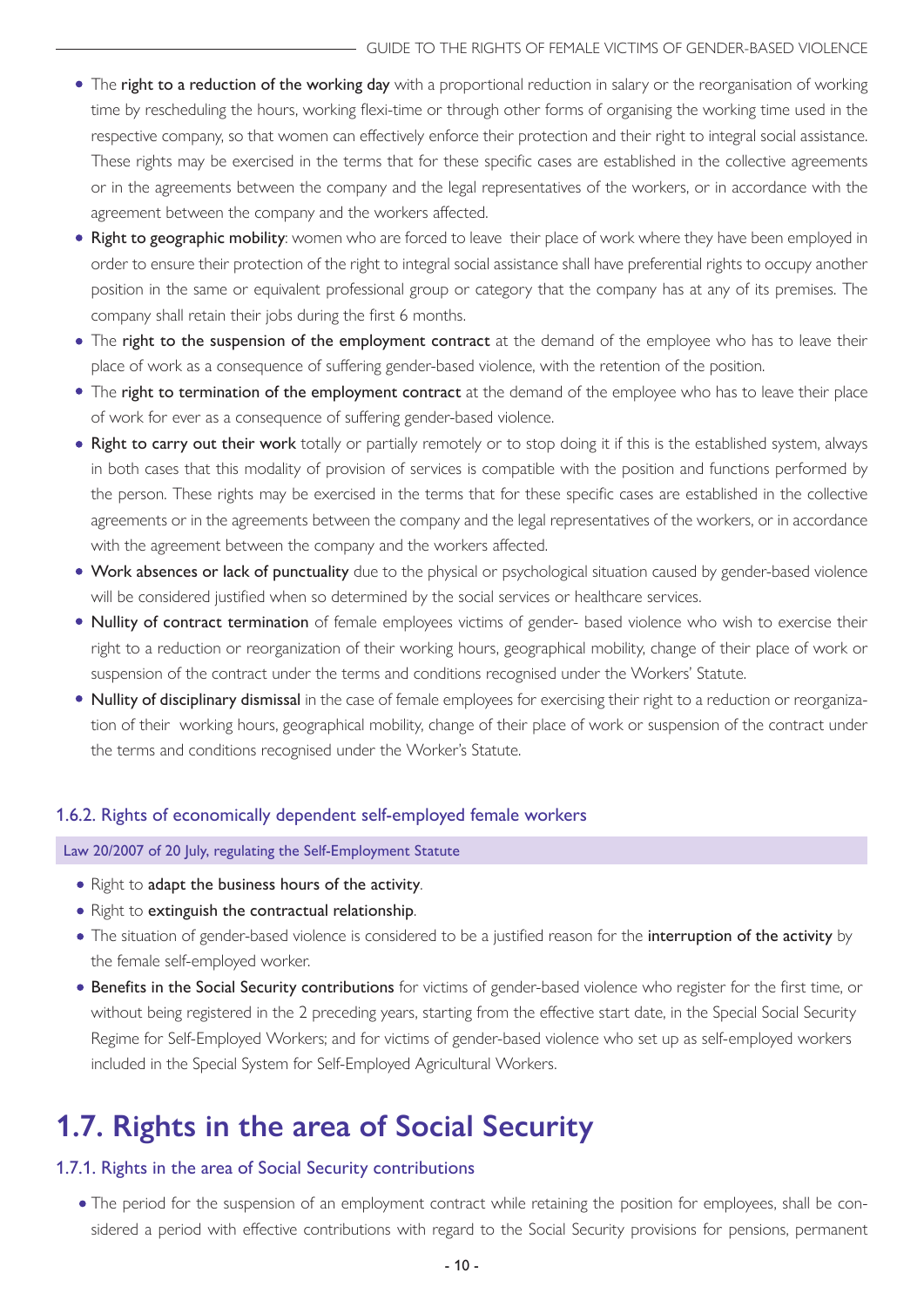<span id="page-10-0"></span>disability, death and survival, maternity, unemployment and care of minors affected by cancer or another severe illness.

Article 165.5 of the Revised Text of the Social Security Act approved by Legislative Royal Decree 8/2015 of 30 October Sole additional provision of Royal Decree 1335/2005 of 11 November, which regulates Social Security family benefits

Suspension of the obligation to contribute to Social Security for a period of six months for female employees or self-employed workers who cease their activity in order to assure their protections or their right to full social assistance.

• Article 21.5 of Organic Law 1/2004 of 28 December, on Comprehensive Protection Measures against Gender-based Violence Art 329 of the Revised Text of the Social Security Act approved by Legislative Royal Decree 8/2015 of 30 October

Female workers victims of gender-based violence who have reduced their working hours and taken a proportional cut in their salaries are entitled to sign the special agreement with the Social Security.

Order TAS/2865/2003 of 13 October, which regulates the special agreement with the Social Security system

#### 1.7.2. Rights in the area of Social Security benefits

For purposes of maternity or paternity benefits, the periods considered to be effective contribution periods are recognised as equivalent to registration periods in the Social Security for female employees and self- employed female workers who are victims of gender-based violence.

Royal Decree 295/2009 of 6 March, which regulates the economic benefits granted by the Social Security system for maternity, paternity, risk during pregnancy and risk during breastfeeding

• Right to the early retirement pension for women who, for causes not attributable to the worker, give up their jobs because they are victims of gender-based violence and meet the applicable requirements.

Article 207 of the Revised Text of the Social Security Act, approved by Legislative Royal Decree 8/2015 of 30 June

• Right to receive a widow's pension in cases of separation, divorce or annulment of marriage by women victims of gender-based violence who meet the applicable requirements, even if they are not entitled to the corresponding alimony.

Article 220 of the Revised Text of the Social Security Act, approved by Legislative Royal Decree 8/2015 of 30 October

Loss of the widower's pension by men found guilty through a final judgement beyond appeal of committing any type of intentional crime of homicide or of causing injuries, when the victim of the crime is his spouse or ex-spouse or common-law partner or ex-partner.

Sole additional provision of Organic Law 1/2004 of 28 December, on Comprehensive Protection Measures against Gender-based Violence

Art 231 of the Revised Text of the Social Security Act approved by Legislative Royal Decree 8/2015 of 30 October

Impediment to be a beneficiary of the right to the contributory pension supplement to reduce the gender gap to the father who has been convicted of violence against women, in the terms defined by law or by international instruments ratified by Spain, exercised on the mother or on the father who has been convicted of violence against his sons or daughters. In addition, the right to the economic supplement will not be recognised for the father who has been deprived of parental authority by judgement based on the breach of the duties inherent to it or issued in a criminal or matrimonial case.

Royal Decree-Law 3/2021, of 2 February, which adopts measures to reduce the gender gap and other matters in the areas of Social and Economic Security

- Rights in the area of orphanhood:
	- o Orphan pension: the children of women killed by gender- based violence have this right, regardless of the nature of the parent-child relationship, on condition that they are under 21 years of age or incapacitated for employment at the time of death, or under 25 years of age and are neither gainfully employed or self-employed, or if so, earning annual income that is lower than the current minimum wage, and that the woman was registered or in a state assimilated to that of registration.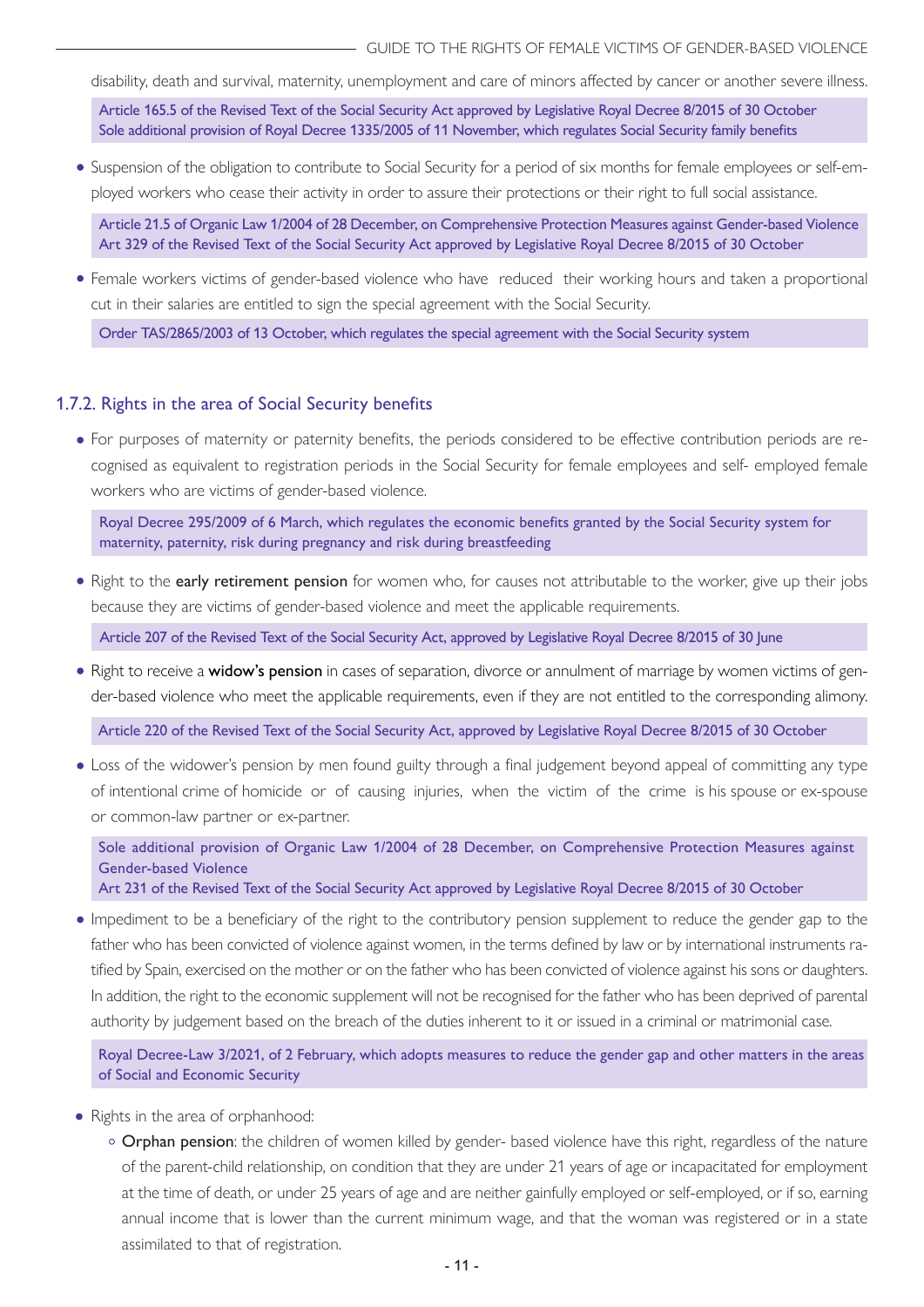<span id="page-11-0"></span>The children shall have the right to the increase due to cases of full orphanhood, which is 70 percent of the regulated base when the annual income of the family unit is less than 75 percent of the Minimum Wage applied at the time.

Orphan pension: the children of the deceased woman are entitled to this benefit as a result of the violence against women, in the terms established by the law or the international regulations approved by Spain, on condition that they are comparable with those of full orphanhood and do not meet the specified requirements to be eligible for an orphan pension. They are entitled to this payment if they are under 25 years of age at the time of death, and are neither gainfully employed or self-employed, or if so, earning annual income that is lower than the current annual minimum wage.

The amount of the orphan's pension shall be 70 percent of the regulated base when the earnings of the family unit is below 75 percent of the Minimum Wage applied at the time.

Article 233 of the Revised Text of the Social Security Act, approved by Legislative Royal Decree 8/2015 of 30 October Law 3/2019 of 1 March, improving the situation of orphanhood for the children of victims of gender-based violence and other forms of violence against women

Entitlement to unemployment benefit requires that, besides meeting the relevant requirements, female employees are considered to be legally unemployed when they voluntarily extinguish or suspend their employment contracts as a result of being victims of gender-based violence.

Article 21.2 of Organic Law 1/2004 of 28 December, on Comprehensive Protection Measures against Gender-based Violence Art 267 of the Revised Text of the Social Security Act approved by Legislative Royal Decree 8/2015 of 30 October

Entitlement to protection for cessation of the activity requires that, besides meeting the relevant requirements, self-employed female workers are considered to have legally ceased activity when they temporarily or permanently cease their activity due to gender-based violence.

Articles 331 and 332 of the Revised Text of the Social Security Act, approved by Legislative Royal Decree 8/2015 of 30 October

Entitlement to protection for cessation of the activity requires that, besides meeting the relevant requirements, female partners of cooperative associations are considered to have legally ceased activity when they temporarily or permanently cease to provide their labour due to gender-based violence.

Article 334 of the Revised Text of the Social Security Act, approved by Legislative Royal Decree 8/2015 of 30 October

## **1.8. Rights in the area of employment and insertion in the labour-market**

#### 1.8.1. Specific employment programme

Article 22 of Organic Law 1/2004 of 28 December, on Comprehensive Protection Measures against Gender-based Violence Royal Decree 1917/2008 of 21 November, which approves the social and labour insertion programme for women victims of gender-based violence

The social and labour insertion programme for women victims of gender- based violence who are registered in the Public Employment Services as job seekers includes the following measures:

- A personalised social and labour insertion itinerary designed by specialised personnel.
- A specific training programme to facilitate social and labour insertion on an employee-basis.
- **Incentives** to encourage the start of new activity on a self-employed basis.
- **Incentives to companies** hiring women victims of gender-based violence.
- **Incentives** to facilitate geographical mobility.
- $\bullet$  Incentives to compensate salary differences.
- Agreements with companies to facilitate the employment of women victims of gender violence and geographical mobility.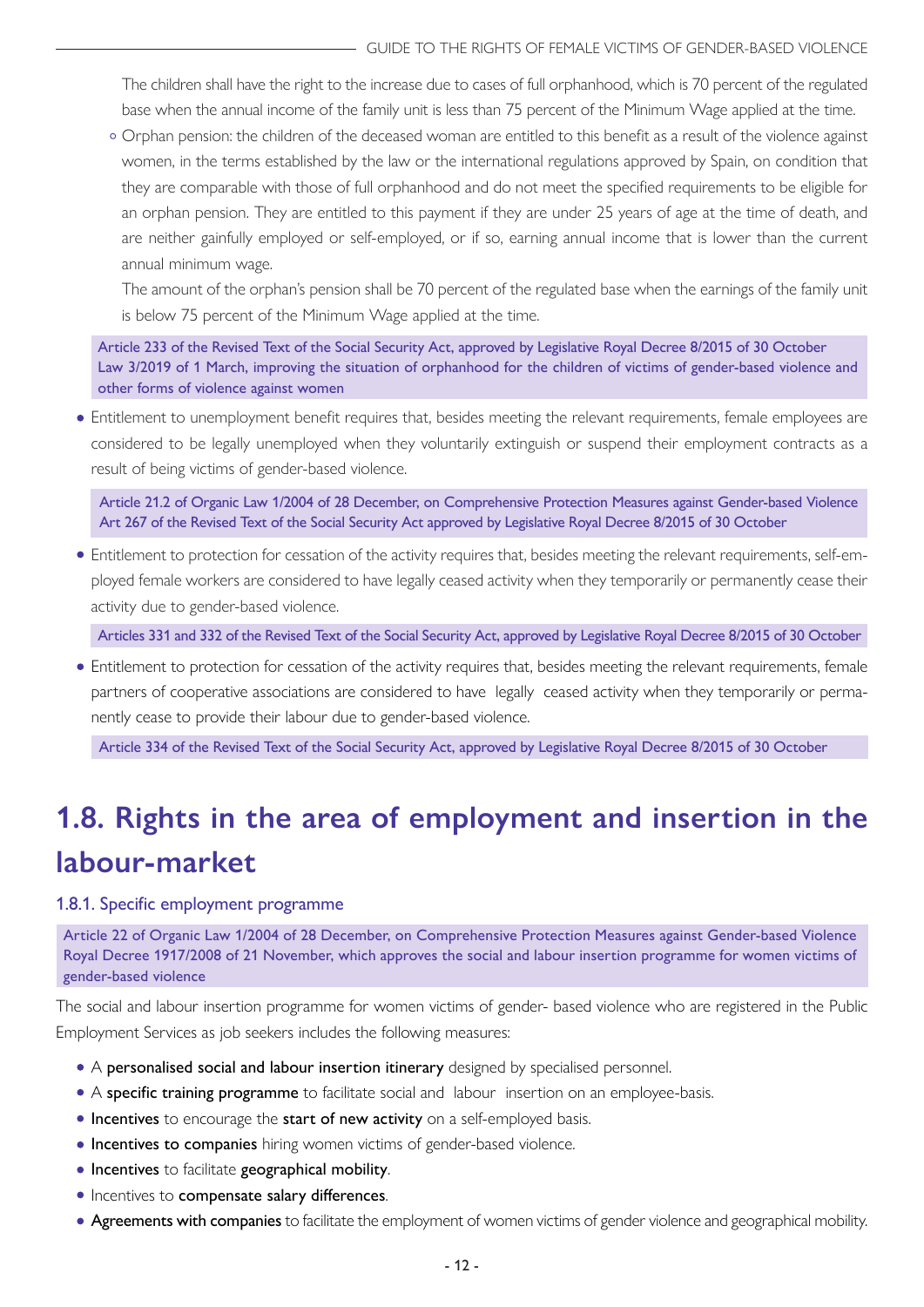#### <span id="page-12-0"></span>1.8.2. Intern contracts to replace female workers victims of gender-based violence Article 21.3 of Organic Law 1/2004 of 28 December, on Comprehensive Protection Measures against Gender-based Violence

Companies signing temporary employment contracts to substitute female employees victims of gender-based violence who have suspended their employment contracts or exercised their right to geographic mobility or to changing their work centre are entitled to a discount in the company's contribution to the Social Security.

#### 1.8.3. Incentives to companies hiring women victims of gender-based violence

Law 43/2006, of 29 December to improve growth and employment First final provision of Royal Decree 1917/2008 of 21 November

Companies hiring women victims of gender-based violence are entitled to receive discounts on the company's Social Security contributions. The amount of these discounts depends on whether the employment contract in question is permanent or temporary.

## **1.9. Rights of female civil servants**

Articles 24 to 26 of Organic Law 1/2004 of 28 December, on Comprehensive Protection Measures against Gender-based Violence Legislative Royal Decree 5/2015 of 30 October, approving the revised text of the Civil Service Basic Statute Act

Female civil servants working in the following Public Bodies: Government Administration, Administrations of Autonomous Communities and the cities of Ceuta and Melilla, Administration of local entities, public bodies, agencies and other public entities with their own legal character, linked or dependent on any of the Public Administrations, and Public Universities, have the following rights:

- Leave of absence due to gender-based violence directed against female civil servants: total or partial absences by female civil servants victims of gender-based violence shall be considered justified during the period and in the terms determined by the social or healthcare services.
- To make their protection or right to full social assistance effective, female civil servants have the right to a reduction of the working day with a proportional reduction in salary or the reorganisation of working time by rescheduling their hours, working flexi-time or through other applicable forms of organising the working time, in the terms established by the relevant Public Administrations for each situation.
- Mobility due to gender-based violence: women victims of gender- based violence who are forced to leave their place of work where they have been employed in order to ensure their protection or the right to integral social assistance shall have the right to occupy another position in the same or equivalent professional group or category of the administration, regardless of the existence of a vacancy that needs filling.

The procedure for mobility is regulated under the resolution of 25 November 2015 by the Secretary of State for the Public Administrations, establishing the procedure for mobility of civil servants victims of gender violence in the Public Administration and the Public Agencies, Bodies and Entities attached or dependent upon these.

The resolution of 16 November 2018 by the Secretary of State for the Civil Service, published the Agreement of the Sectoral Conference of the Public Administration, approving the Agreement to encourage movement between administrations of civil servants victims of gender violence.

• Voluntary leave of absence due to gender-based violence: to ensure effective protection of their right to full social assistance, female civil servants who are victims of gender-based violence have the right to request voluntary leave of absence regardless of whether they have completed a minimum service period or whether permanent occupancy of the post is demanded.

The rights of other types of personnel shall be established in the relevant specific legislation for, among others, education staff, statutory personnel in the Health Service or civil servants working for the Department of Justice.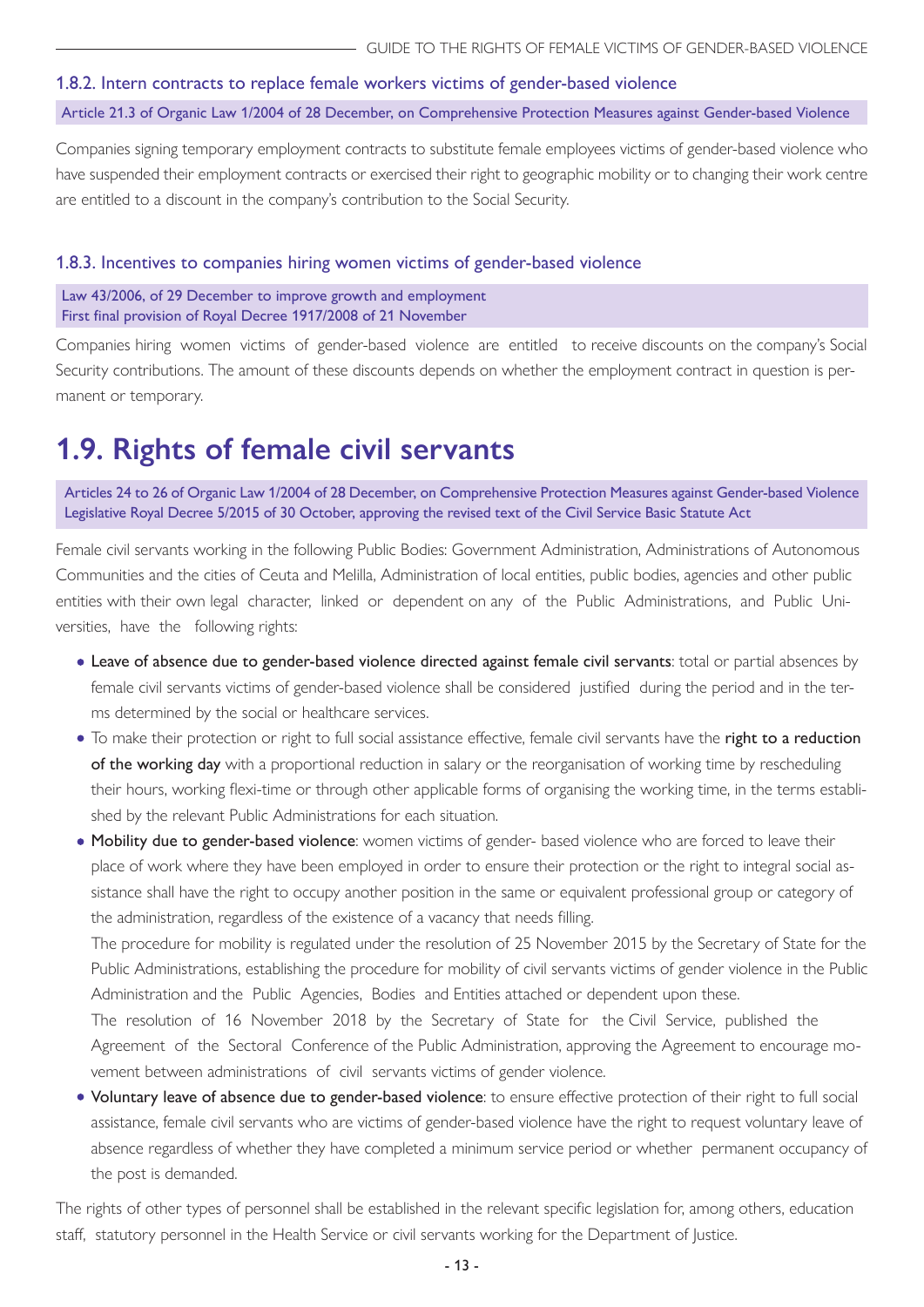## <span id="page-13-0"></span>**1.10. Economic rights**

#### 1.10.1. Specific economic aid to women victims of gender- based violence with special employment difficulties

Article 27 of Organic Law 1/2004 of 28 December, on Comprehensive Protection Measures against Gender-based Violence and Royal Decree 1452/2005 of 2 December. The specific regulations on the procedure for applying for this economic aid are those approved by the autonomous region or autonomous city where the aid is applied for

This economic aid is aimed at women victims of gender-based violence who meet the following requirements:

- Receive a monthly income of less than 75 per cent of the national minimum wage in force, excluding the proportional part of two extra pays.
- Have special difficulties in finding employment due to age, lack of general or specialised training or social circumstances. This circumstance must be accredited in a report issued by the respective Public Employment Service.

This economic aid is a one-off payment whose amount, calculated on the basis of a number of monthly pays of the respective non-contributory unemployment benefit, depends on whether the woman has family members under her care, and whether she and/or the family members under her care have a recognised degree of disability.

This aid is compatible with that established in Law 35/1995 of 11 December, on Aid and Assistance to Victims of Violent Crimes and Crimes against Sexual Freedom, as well as any other financial aid granted by autonomous communities or local bodies in cases of gender-based violence.

However, it is incompatible with other aid sharing the same objective, as well as with the woman's participation in the Active Insertion Income programme.

This aid is not recognised as earnings or income and does not count as income for purposes of receiving a non-contributory pension.

#### 1.10.2. Active insertion income

Royal Decree 1369/2006 of 24 November, which regulates the Active Insertion Income programme for the unemployed with special economic needs and employment difficulties

This economic aid is recognised to unemployed persons who are in the so-called "active insertion income programme", under which initiatives are carried to increase their opportunities of insertion in the labour market.

To be included in the active insertion income programme and receive this economic aid, women victims of gender-based violence must meet the following requirements:

- Accredit the status of victim of gender-based violence.
- Be a registered jobseeker, although jobseeker registration during an uninterrupted period of 12 months is not required.
- Not live with the aggressor.
- Be under 65 years of age, but beneficiaries do not have to be aged 45 or over.
- Not receive a monthly income of any nature of more than 75 per cent of the national minimum wage in force, excluding the proportional part of two extra pays.
- Entitlement to be included in a new active insertion income programme, even if the victim was included in another programme in the 365 days prior to the application date.

The active insertion income amount is 80% of the monthly Public Indicator of Multiple Effects Income (IPREM) in force at each moment in time.

It also includes a one-off supplementary aid payment of an amount equivalent to three months' active insertion income if the woman has been forced to change address due to her circumstances of gender-based violence in the 12 months prior to the programme admission application or during her time on the programme.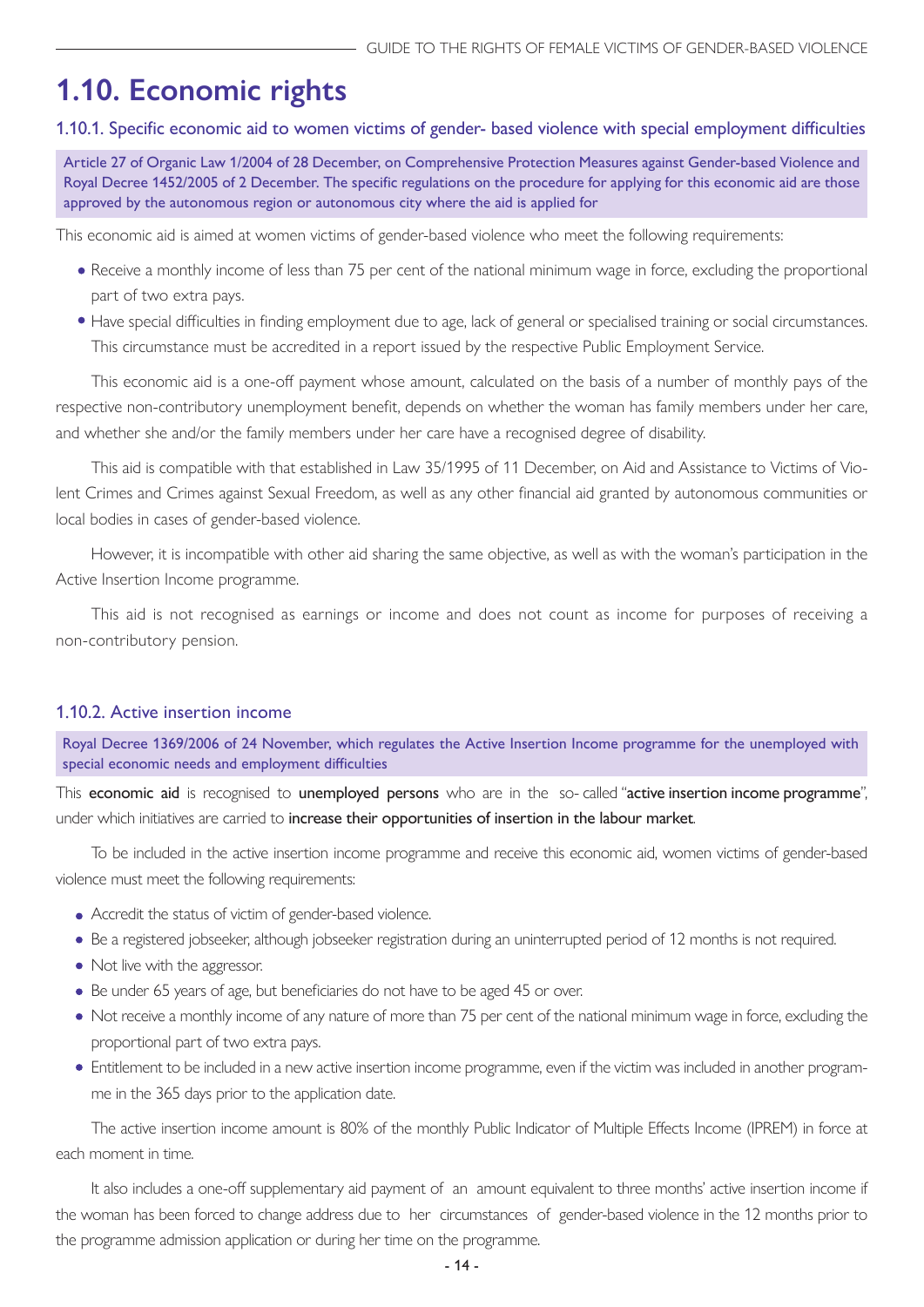#### <span id="page-14-0"></span>1.10.3. Advances on unpaid child support

#### Royal Decree 1618/2007 of 7 December, on the Organization and Operation of the Guarantee Fund for Food Payments

The Child Support Guarantee Fund guarantees the payment, in the form of advances, of recognised and unpaid child support which has been established in court-approved settlements or court decisions in the course of separation, divorce or declarations of nullity of marriage, filiation or child support proceedings.

The beneficiaries of these advances are generally children who are entitled to but are not receiving a child support allowance recognised by a court and are part of a family unit whose economic means and income, calculated on a yearly basis and all inclusive, do not exceed the amount resulting from multiplying the annual Public Indicator of Multiple Effects Income (IPREM) in force at the time of applying for the advance, by the corresponding coefficient based on the number of minor children in the family unit.

The beneficiaries are entitled to receive an advance on the monthly amount of the child support established by a court, with a limit of 100 Euros per month, during a maximum period of eighteen months.

When the legal custodian of the minor (the applicant and receiver of the advance) is a victim of gender-based violence, the situation is considered to be of urgent need and the application is processed urgently by the Fund, which means that the decision is made and notified to the applicant within a period of two months.

#### 1.10.4. Minimum Vital Income

#### Royal Decree-Law 20/2020, of 29 May, which establishes the minimum vital income

Women victims of gender-based violence may be beneficiaries of the minimum vital income the purpose of which is to prevent the risk of poverty and social exclusion of people who live alone or are integrated in a cohabiting unit and lack the basic economic resources to cover their basic needs, when they meet the required requirements, although:

- The age requirement will not be required (in general, the MVI is for people at least 23 years old), they will only be required to be of legal age.
- They are not required to be united by marriage or domestic partnership.
- They are not required to be part of another cohabiting unit. In addition, a cohabiting unit will be considered to be that constituted by a person who is a victim of gender-based violence who has left their habitual residence accompanied by their children or minors under guardianship for the purpose of adoption or permanent foster care, and their relatives until the second degree by consanguinity, affinity or adoption.
- They will not be required to have residence in Spain when they prove the situation of gender-based violence by any of the means established in article 23 of Organic Law 1/2004, of 28 December.

#### 1.10.5. Priority access to subsidised housing and public nursing homes for the elderly

Article 28 of Organic Law 1/2004, of 28 December, on Comprehensive Protection Measures against Gender-based Violence Law 1/2013, of 14 May, on measures to strengthen the protection of mortgage debtors, restructuring of debt and social rent Royal Decree 106/2018, of 9 March, which regulates the State Housing Plan 2018-2021 Order TMA/336/2020, of 9 April, by which both aid programmes of the State Housing Plan 2018-2021 are incorporated, replaced and modified, in compliance with the provisions of articles 10, 11 and 12 of Royal Decree-Law 11/2020, of 31 March, by which urgent complementary measures are adopted in the social and economic sphere to tackle COVID-19

Women victims of gender-based violence are a group with the right to preferential protection for access to housing:

- Option to request the suspension of eviction orders over primary residences, agreed as part of a judicial or extra-judicial process or mortgage foreclosure.
- Option of access to the [Social Housing Scheme of the Institute for Older Persons and Social Services](http://www.imserso.es/imserso_01/fsva/index.htm
).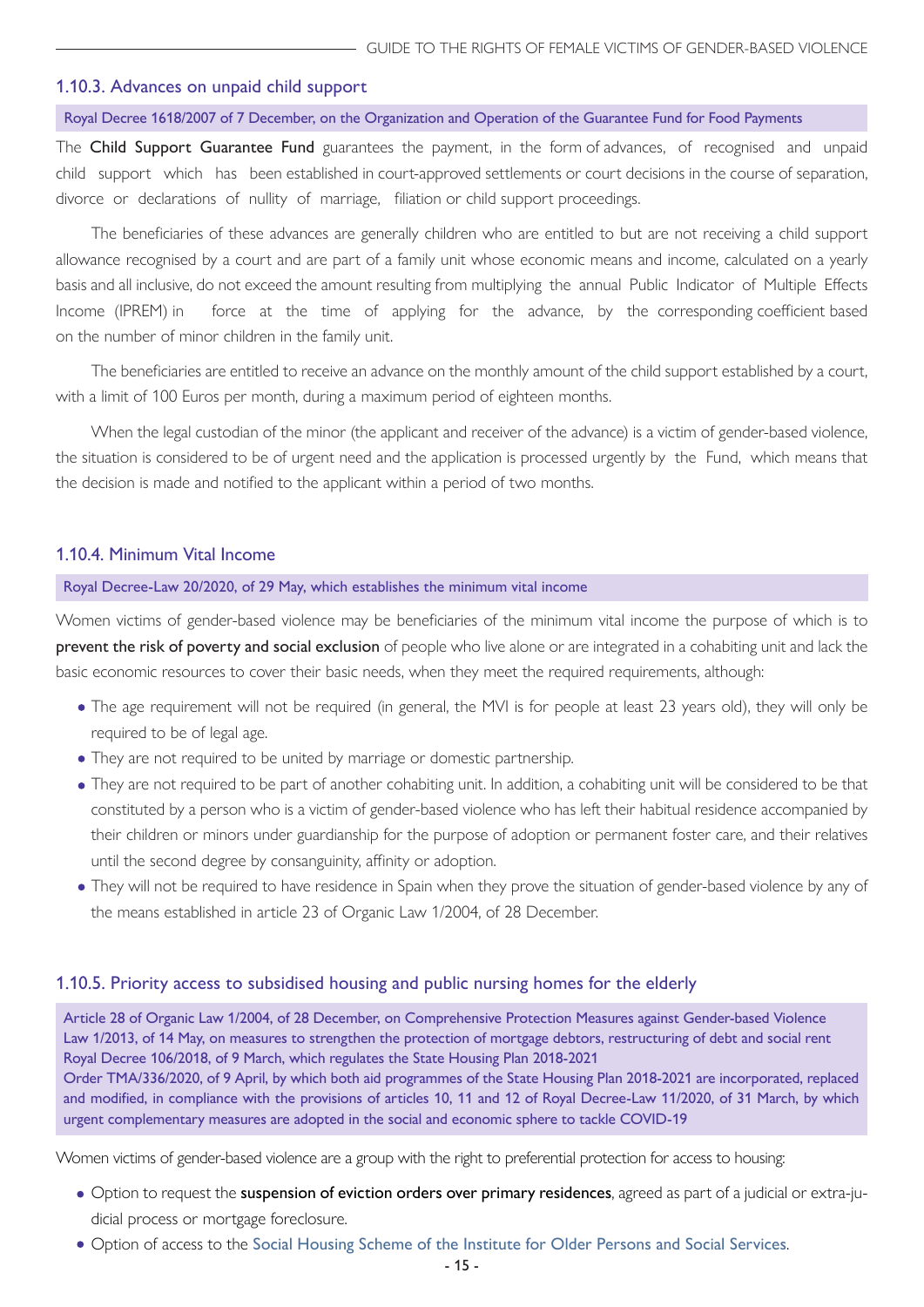- <span id="page-15-0"></span>. They are considered a "preferential sector" in relation with the aid available in the State Housing Plan (among others, Subsidy Programme for agreed loans, Support programme for home tenancy, Support programme for persons at risk of eviction from their primary residence) the following:
	- Cohabitation units where an accredited victim of gender-based violence lives;
	- Cohabitation units in which a person assumes paternal authority, custody or permanent fostering of a minor orphan due to gender-based violence.
- Assistance programme for victims of gender-based violence, to provide them with an immediate housing solution. The Autonomous Communities and the cities of Ceuta and Melilla will make available to the beneficiary a publicly owned home, or which has been transferred for use to a public administration, although it maintains private ownership, appropriate to their circumstances in terms of size, services and location, to be occupied on a rental basis, assignment of use, or in any temporary occupation regime admitted by law. When this type of housing is not available, the aid may be applied to a suitable, privately-owned dwelling or to any accommodation or residential provision capable of being occupied by the beneficiaries, under the same regimes.

## **1.11. Right to immediate schooling**

Article 5 and 17th additional provision of Organic Law 1/2004 of 28 December, on Comprehensive Protection Measures against Gender-based Violence

The children of victims of gender-based violence affected by changes of address due to acts of gender-based violence are entitled to immediate schooling in their new place of residence.

## **1.12. Study grants and scholarships**

Royal Decree 688/2018 of 21 July, establishing the family income and property thresholds and the amount of study grants and scholarships for the academic year 2018-2021, modifying Royal Decree 1721/2007 of 21 December, which establishes the system of personalized study grants and scholarships

Specific treatment is offered for grant applicants who prove their status as victims of gender-based violence, from 30 June 2019 to 30 June 2021, and/or their sons and daughters under the age of twenty-three and request said grants and study aid, provided they meet all the other conditions set forth in current regulations, the basic grant, or tuition scholarship as appropriate, the fixed amount linked to income, the fixed amount linked to residence and the variable amount that results of the application of the formula, without applying the requirements established in relation to the academic load exceeded in the 2019-2020 academic year or the limit of the number of years with grant status, nor the requirement to exceed a certain percentage of credits, subjects, modules or their equivalent in hours in the 2020-2021 academic year for which the grant was awarded.

## **1.13. Particularities of registration for security reasons**

Resolution of 2 December 2020, of the Presidency of the National Institute of Statistics and of the General Directorate of Autonomous and Local Cooperation, which modifies the Resolution of 17 February 2020, of the Presidency of the National Institute of Statistics and of the General Directorate of Autonomous and Local Cooperation by which technical instructions are issued to the City Councils on the management of the Municipal Register

Victims of gender-based violence who reside or are under the protection of the network of comprehensive social assistance resources, such as sheltered flats, shelters or other resources of the aforementioned network, and when it is not possible to register in their real address for security reasons, this may be carried out in the place determined by the Social Services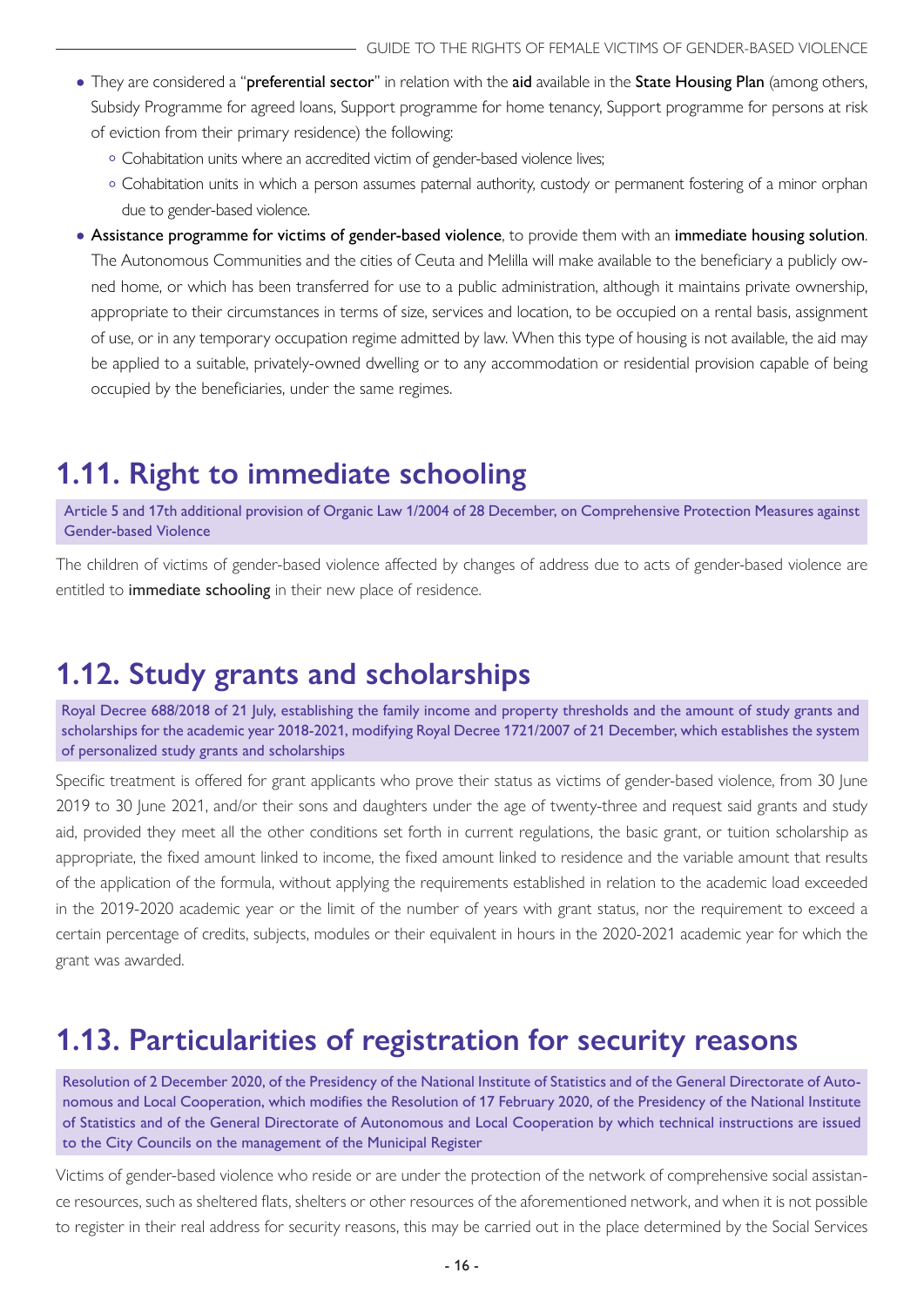<span id="page-16-0"></span>of the municipality in which they actually reside (which may be the headquarters of a social institution or the Social Services of any Public Administration domiciled in their municipal district, or any other address that they may indicate, always within the aforementioned municipality) after the corresponding technical assessment, the following conditions needing to be met:

- That the Social Services and the reference social institution are integrated into the organic structure of any Public Administration or under its coordination and supervision.
- That those responsible for these Social Services report on the habitualness of residence in the municipality of the people who are intended to be registered.
- That the Social Services indicate the address that must appear in the register with reference to the municipal street map and undertake to try to notify when a communication from a Public Administration is received at that address.

## **1.14. Right to change surnames or identity**

#### Law 20/2011, of 21 July, of the Civil Registry, modified by Law 6/2021, of 28 April

For victims of gender-based violence or their descendants who are or have been integrated into the family nucleus under cohabitation, the Manager of the Civil Registry may authorise the change of surnames without the need for them to meet the general requirements (that is to say, without the need for them to comply with the requirements consisting in the fact that the surname in the proposed form constitutes a factual situation, being habitually used by the person concerned; that the surname or surnames that are being linked or modified belong legitimately to the petitioning person; that the surnames that result from the change do not come from the same line), in accordance with the procedure determined by regulation.

In these cases, the total change of identity may be authorised for reasons of urgency or security without the need to comply with the general requirements provided, in accordance with the procedure determined by regulation.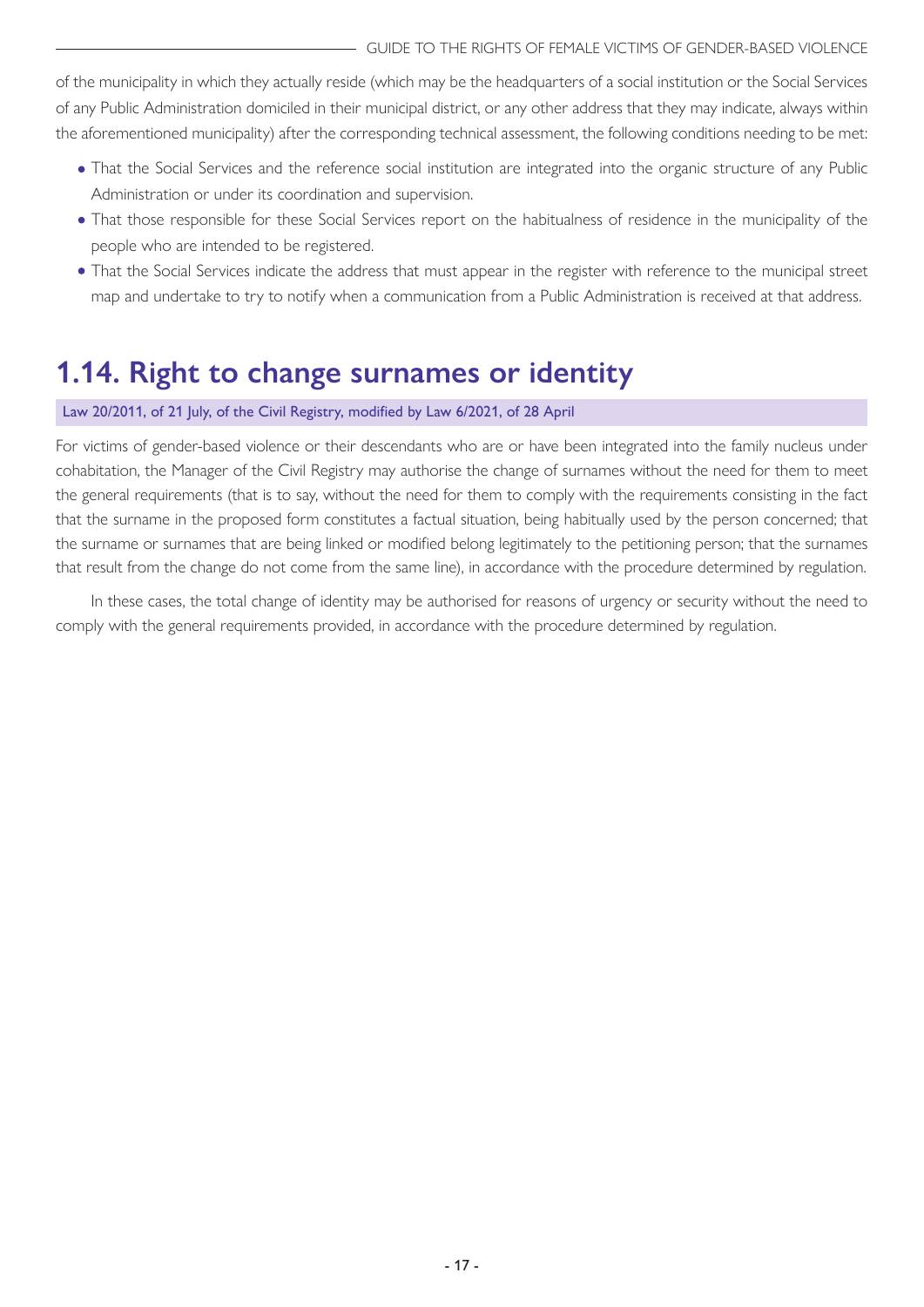# <span id="page-17-0"></span>RIGHTS OF FOREIGN WOMEN VICTIMS<br>OF GENDER-BASED VIOLENCE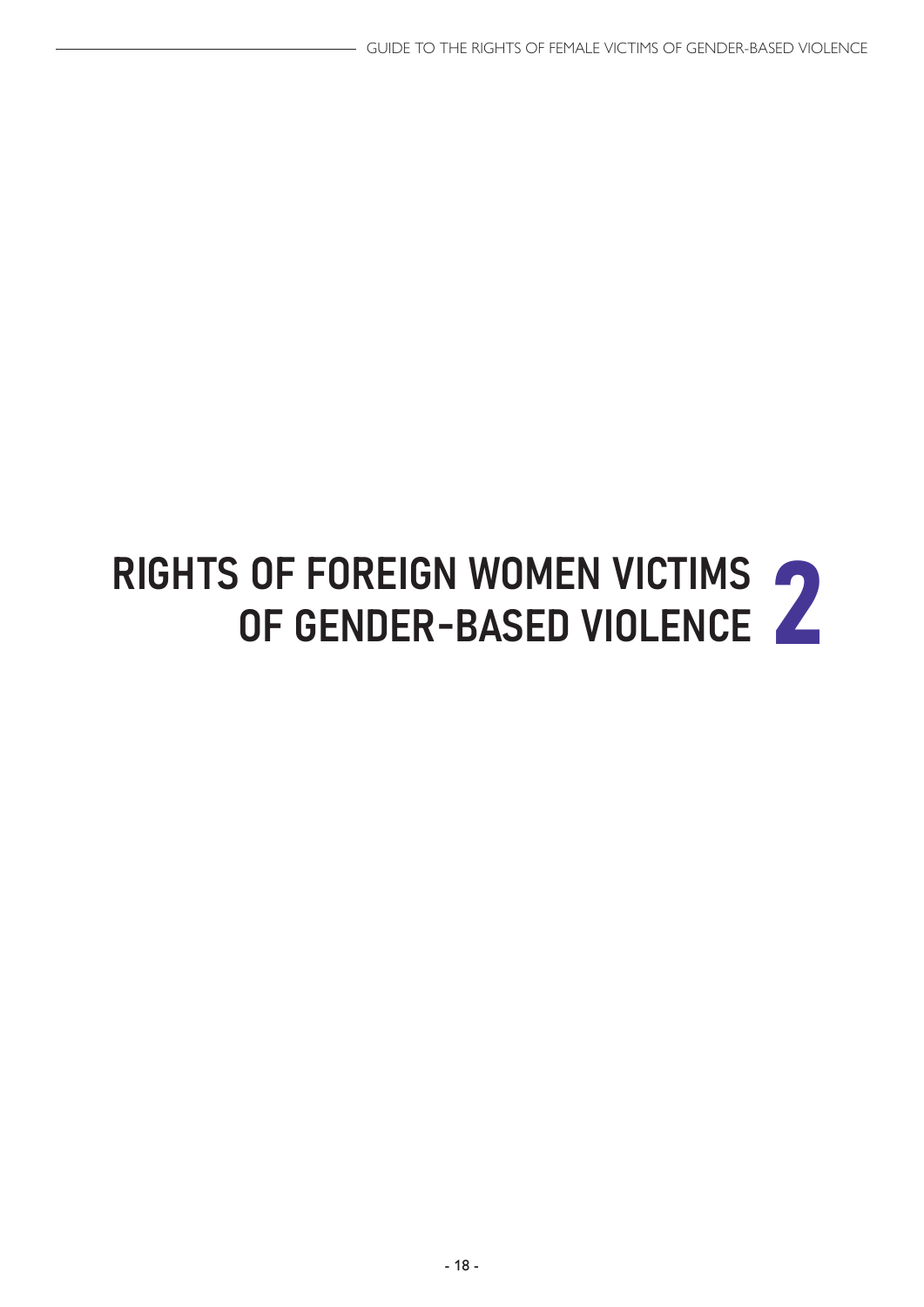## <span id="page-18-0"></span>**2.1. Residence status of foreign women victims of gender-based violence in Spain**

Article 17.1 of Organic Law 1/2004, of 28 December, on Comprehensive Protection Measures against Gender-based Violence; Organic Law 4/2000, of 11 January, on the rights and freedoms of foreigners in Spain and their integration social; Regulation of Organic Law 4/2000, approved by Royal Decree 557/2011, of 20 April; Royal Decree 240/2007, of 16 February, on entry, free movement and residence in Spain of citizens of the Member States of the European Union and other States party to the Agreement on the European Economic Area

The residence status of foreign women victims of gender-based violence in Spain includes the following possibilities:

#### 2.1.1. Foreign women who hold the status of family member of a citizen of an EU Member State or a State party to the Agreement on the European Economic Area

Article 9.4 of Royal Decree 240/2007 of 16 February, on the entry, free movement and residence in Spain of citizens of EU Member States and other States party to the Agreement on the European Economic Area

To preserve the right of residence in cases of annulment of marriage, divorce or cancellation of the registered couple registration, women who are non-nationals of an EU Member State or a State party to the Agreement on the European Economic Area must accredit that they were victims of gender-based violence during the marriage or the situation of registered couple. This circumstance is considered accredited, on a provisional basis, when there is a court protection order in favour of the woman or a report from the Public Prosecutor's Office pointing to existing evidence of gender-based violence, and, on a permanent basis, when a court decision has been reached upholding that the alleged circumstances did in fact take place.

#### 2.1.2. Non-Community foreign women: may be entitled to one of the following two specific types of residence and work authorisations on grounds of gender-based violence:

• Residence and work authorisation, irrespective of foreign women reunited with their spouse or partner:

Article 19.2 of Organic Law 4/2000 of 11 January, on the rights, freedoms and social integration of foreigners in Spain Article of the Regulations of Organic Law 4/2000, approved by Royal Decree 557/2011 of 20 April

- This authorisation is granted once a court protection order is issued in favour of the woman, or otherwise a report from the Public Prosecutor's Office pointing to existing evidence of gender-based violence.
- Duration of the authorisation. 5 years.

#### **•** Temporary residence and work authorisation to undocumented foreign women on grounds of exceptional circumstances:

Article 31a of Organic Law 4/2000 of 11 January, on the rights, freedoms and social integration of foreigners in Spain Articles 131 to 134 of the Regulations of Organic Law 4/2000, approved by Royal Decree 557/2011 of 20 April

- The application for this authorisation may be filed as soon as a court protection order is issued in favour of the woman or a report from the Public Prosecutor's Office pointing to existing evidence of gender-based violence.
- The authorisation is granted when the criminal procedure ends with a judgement finding the accused guilty as charged or with a court decision confirming that the woman has been a victim of gender-based violence, including a stay of proceedings due to the defendant's whereabouts being unknown or a temporary stay of proceedings due to the accused's deportation.
- Duration of the authorisation. 5 years. However, during those five years, the woman may apply for the status of long-term resident, for whose purpose the time during which she held a provisional temporary residence and work authorisation is taken into account.
- Residence authorisation on grounds of exceptional circumstances to her minor children or disabled children who are objectively unable to provide for themselves, or residence and work authorisation to her children over the age of 16 who were in Spain when the complaint was filed. This application is filed by the foreign woman at the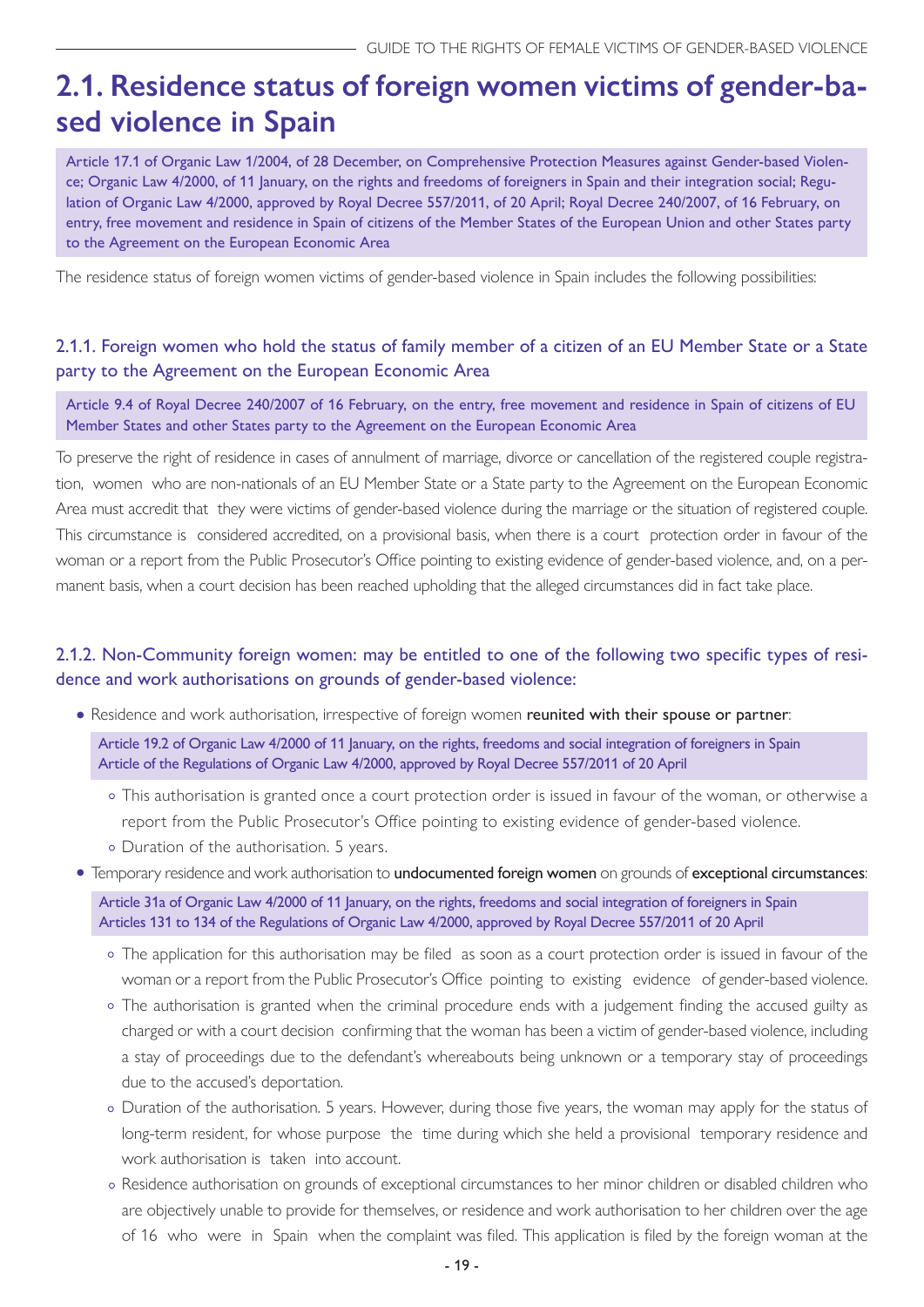<span id="page-19-0"></span>time of applying for her own temporary residence and work authorisation on grounds of exceptional circumstances, or at any other time during the criminal proceedings. The granting and length of this authorisation is the same as for the temporary residence and work authorisation granted on grounds of exceptional circumstances to undocumented foreign women.

- The administrative authority with competence to grant this authorisation on grounds of exceptional circumstances will grant a provisional residence and work authorisation to the foreign woman and, where appropriate, a provisional residence and work authorisation to her minor children or disabled children who are objectively unable to provide for themselves, who were in Spain when the complaint was filed. These provisional authorisations will expire the moment the authorisation on grounds of exceptional circumstances is either granted or refused.
- o Once these provisional authorisations of residence and work are granted, foreign women shall obtain rights such as the following:
	- The active insertion income, which is available for foreign women residing legally in Spain who meet the other requirements demanded.
	- The financial support of article 27 of Organic Law 1/2004, which is available for foreign women who are victims of gender-based violence who possess a residence and work permit in Spain and who meet the other requirements demanded.

2.1.3. Temporary residence and employee-basis work authorisations held by foreign women are renewed on expiration in cases where the employment contract is extinguished or the labour relationship suspended due to the woman's situation of gender-based violence

Article 38.6 of Organic Law 4/2000 of 11 January, on the rights, freedoms and social integration of foreigners in Spain

## **2.2. Protection to undocumented foreign women victims of gender-based violence**

Article 31a of Organic Law 4/2000 of 11 January, on the rights, freedoms and social integration of foreigners in Spain; Articles 131 to 134 of the Regulations of Organic Law 4/2000, approved by Royal Decree 557/2011 of 20 April

- If when a situation of gender-based violence is reported, the undocumented status of a foreign woman comes to light:
	- The administrative sanctioning procedure for residing in Spain without documentation (a serious offence) is not initiated.
	- o If the aforementioned administrative sanctioning procedure was initiated prior to filing the complaint of gender-based violence, the procedure, as well as the enforcement of possible deportation or repatriation orders, will be suspended.
- If the criminal procedure ends:
	- With a judgement finding the accused guilty as charged or a court decision confirming that the woman has been a victim of gender-based violence, including a stay of proceedings due to the defendant's whereabouts being unknown or a temporary stay of proceedings due to the accused's deportation, a temporary residence and work authorisation is granted to the foreign woman on grounds of exceptional circumstances and, where appropriate, the authorisations requested for her minor children or disabled children who are objectively unable to provide for themselves.
	- With a judgement finding the accused not guilty as charged or a court decision which does not confirm the situation of gender-based violence, the foreign woman will be refused the temporary residence and work authorisation on grounds of exceptional circumstances and, where appropriate, the authorisations requested for her minor children or disabled children who are objectively unable to provide for themselves. Furthermore, the provisional residence and work authorisation granted to the foreign woman and, where appropriate, the provisional authorisations granted to her minor children or disabled children who are objectively unable to provide for themselves will cease to be in effect. The administrative sanctioning procedure for residing in Spain without documentation shall begin or resume.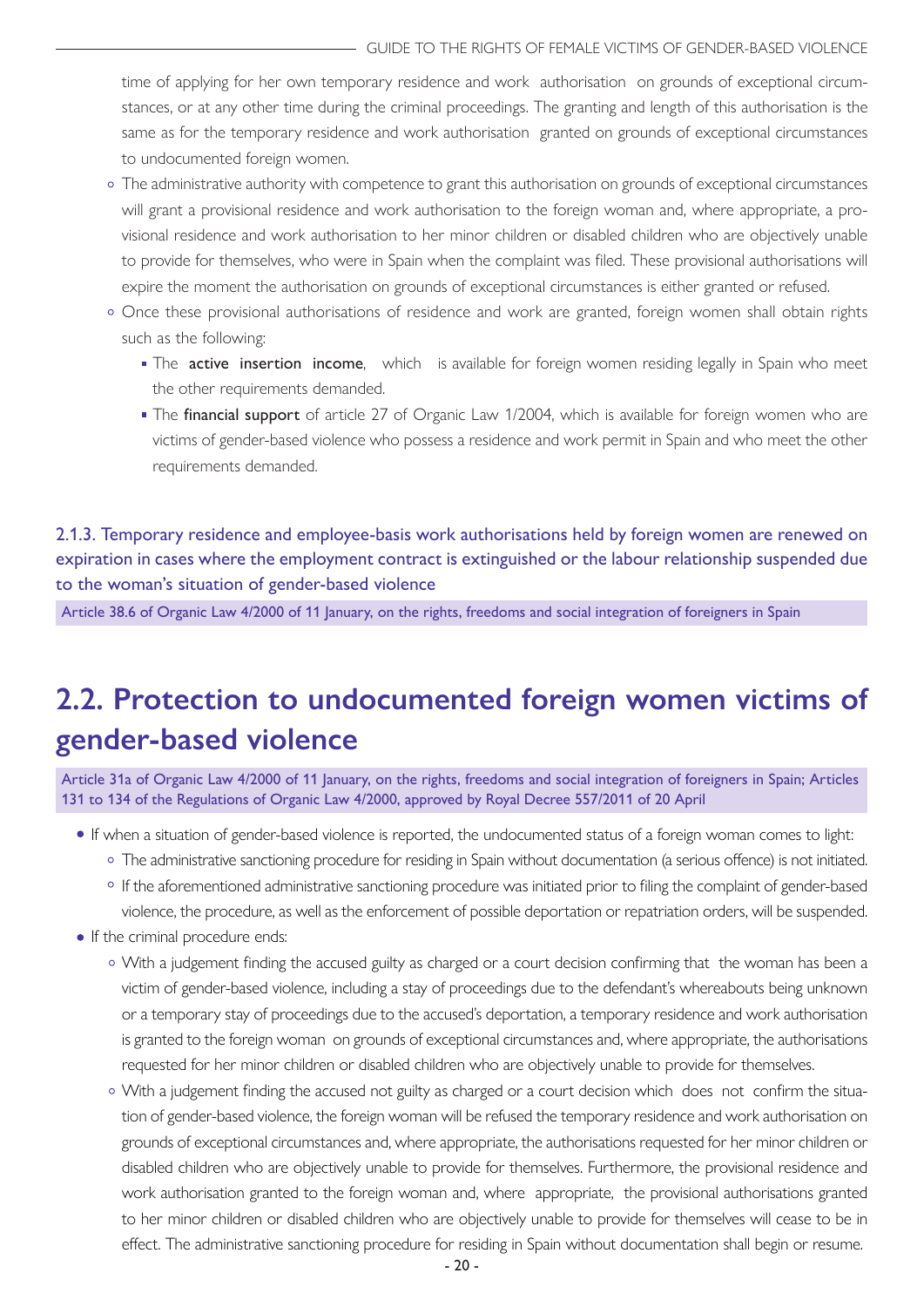## <span id="page-20-0"></span>**2.3. Right to international protection**

Law 12/2009 of 30 October, regulating the right to asylum and subsidiary protection

- Right of asylum. Refugee status is accorded to women who, due to well-founded fears of being persecuted for reasons of gender, find themselves outside the country of their nationality and, because of those fears, cannot or don't want to seek the protection of that country, or to stateless women who, lacking a nationality and finding themselves outside their country of habitual residence, for the same reasons, cannot or, because of those fears, don't want to return to it: In this sense, the motivation for persecution may be based on gender-related violence committed by the partner or ex-partner or other forms of violence against women, such as genital mutilation, forced marriage, sexual assault or the trafficking of women and girls for sexual exploitation, on condition that the other requirements demanded for recognition of the right to asylum are also present in all cases.
	- o For the right of asylum to be recognised, the women's founded fears of being subject to persecution must be based on serious acts of persecution in the form of acts of physical or psychological violence, including acts of sexual violence.
	- To assess the reasons for persecution, the circumstances prevailing in the country of origin must be assessed in relation with the situation of the specific social group, women in this case.
- **Subsidiary protection**. Subsidiary protection shall be granted to foreign or stateless women who, without meeting the requirements demanded to obtain asylum, are subject to a real risk of suffering serious harm if they return to their country of origin or previous residence in the case of statelessness. The serious harm that justifies subsidiary protection shall include some of the following:
	- Death penalty.
	- o Torture, inhuman or degrading treatment.
	- o Serious threat to life or physical integrity for civilians in conflict situations.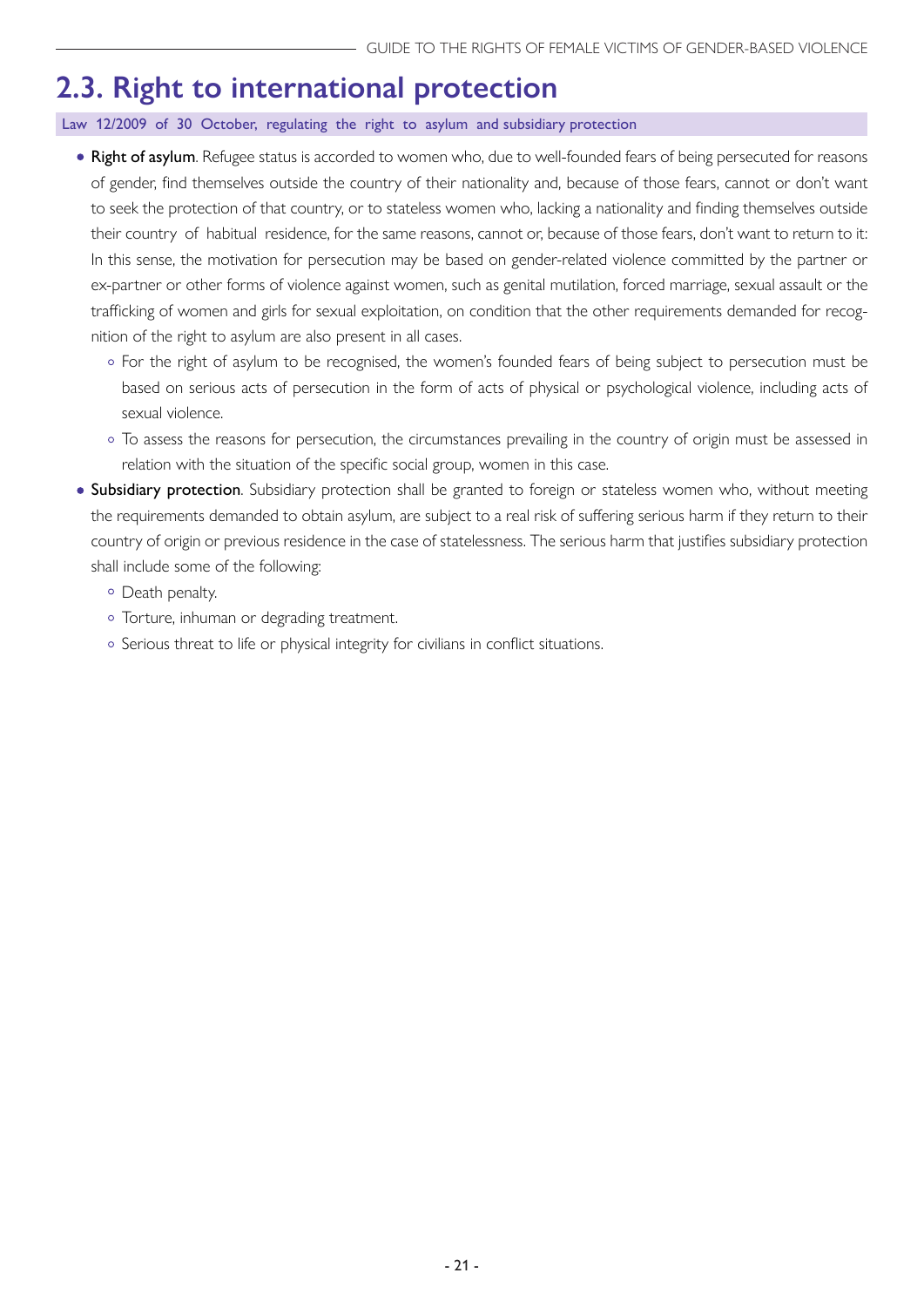# <span id="page-21-0"></span>RIGHTS OF SPANISH WOMEN VICTIMS OF GENDER-BASED VIOLENCE ABROAD

S panish women who live overseas may find themselves in<br>Situations of special vulnerability when they suffer genpanish women who live overseas may find themselves in der-based violence due to cultural and language barriers, the absence of social supports or lack of knowledge about the resources available in the country. The duty of public authorities with regard to information, assistance and protection of women victims of gender- based violence also includes the general duty to protect Spanish citizens abroad.

The protocol signed on 8 October 2015 by the Ministry of Foreign Affairs, European Union and Cooperation, Work, Migration and Social Security and that of the Presidency, Relations with Parliament and Equality, to establish a common framework for collaboration to organize the performance of functions related with gender-based violence, anticipating and addressing situations of gender violence through information about the resources available in the country of residence, ensuring the protection and repatriation of women victims of gender-based violence and, where applicable and in accordance with the situation, their children, within the current legal framework.

Spanish Embassies and Consulates and the Offices

of Work and Social Security shall provide Spanish women with information to contact the specialist resources for victims of gender-based violence available in the country of residence, and guidance for the medical, educational and legal resources that the local authorities make available to them in situations of gender-based violence.

For its part, in cases where women are repatriated, the Government Delegation for Gender-Based Violence shall engage with Autonomous Communities to guarantee their rights under Spanish law and to facilitate their social reinsertion.

The protection of the interests of minors of Spanish nationality who are abroad corresponds to the Embassies and Consular Offices of Spain abroad and, in case of their return to Spain, the Ministry of Foreign Affairs, European Union and Cooperation , through the General Directorate of Consular and Spanish Affairs Abroad, and the Ministry of Social Rights and the 2030 Agenda, through the General Directorate of the Rights of Children and Adolescents, will coordinate their actions, according to the Organic Law 8/2021, of 4 June, on comprehensive protection for children and adolescents against violence.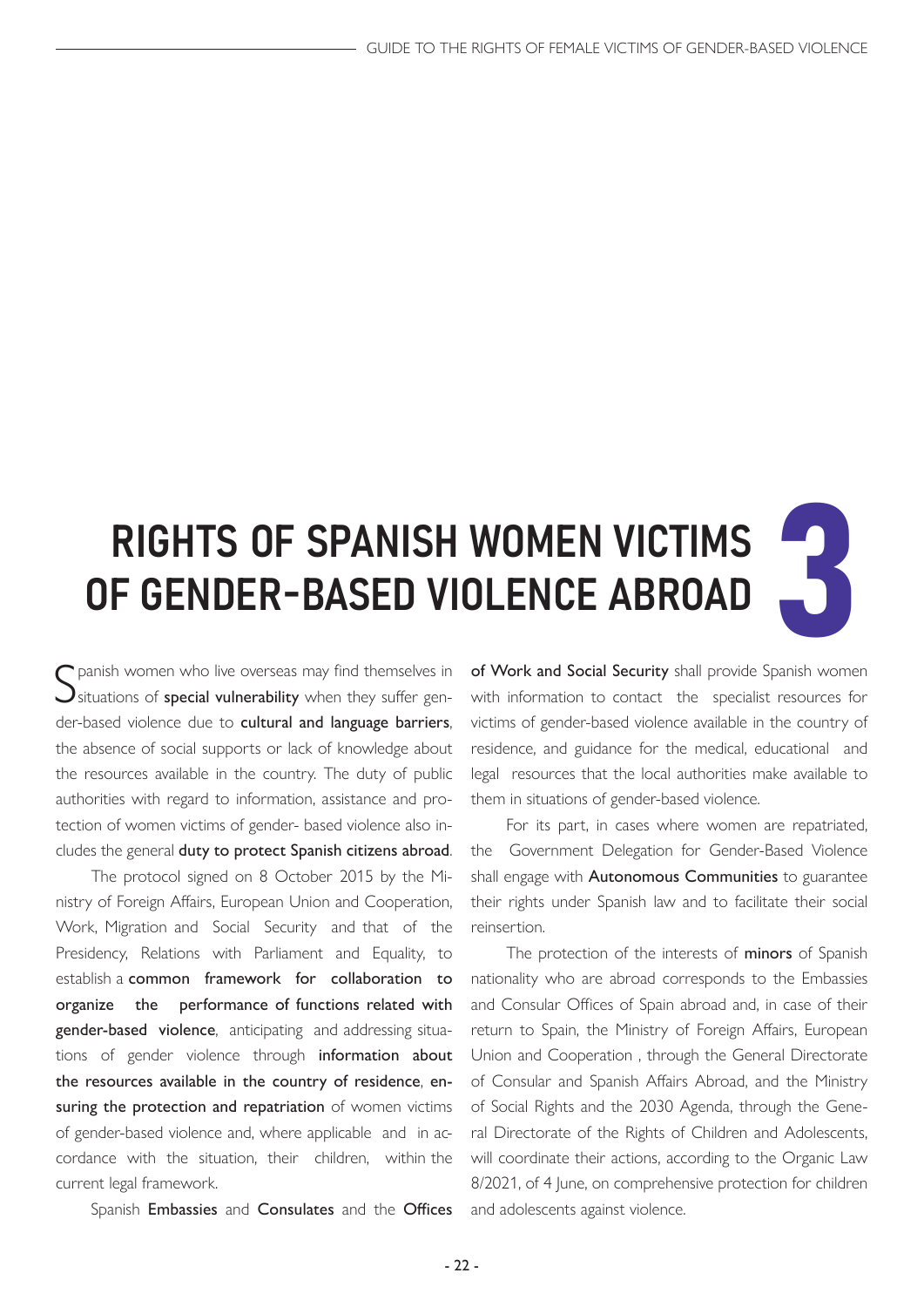# <span id="page-22-0"></span>RIGHTS OF VICTIMS OF CRIME ALSO HELD BY VICTIMS OF FRANCH SHADE SHADE DE CHINE<br>GENDER-BASED VIOLENCE

As well as the specific rights recognised in Organic Law 1/2004 for women who suffer or have suffered gender-based violence, these women also hold the rights recognised in the legislation to victims of crime, among which the following are worth highlighting: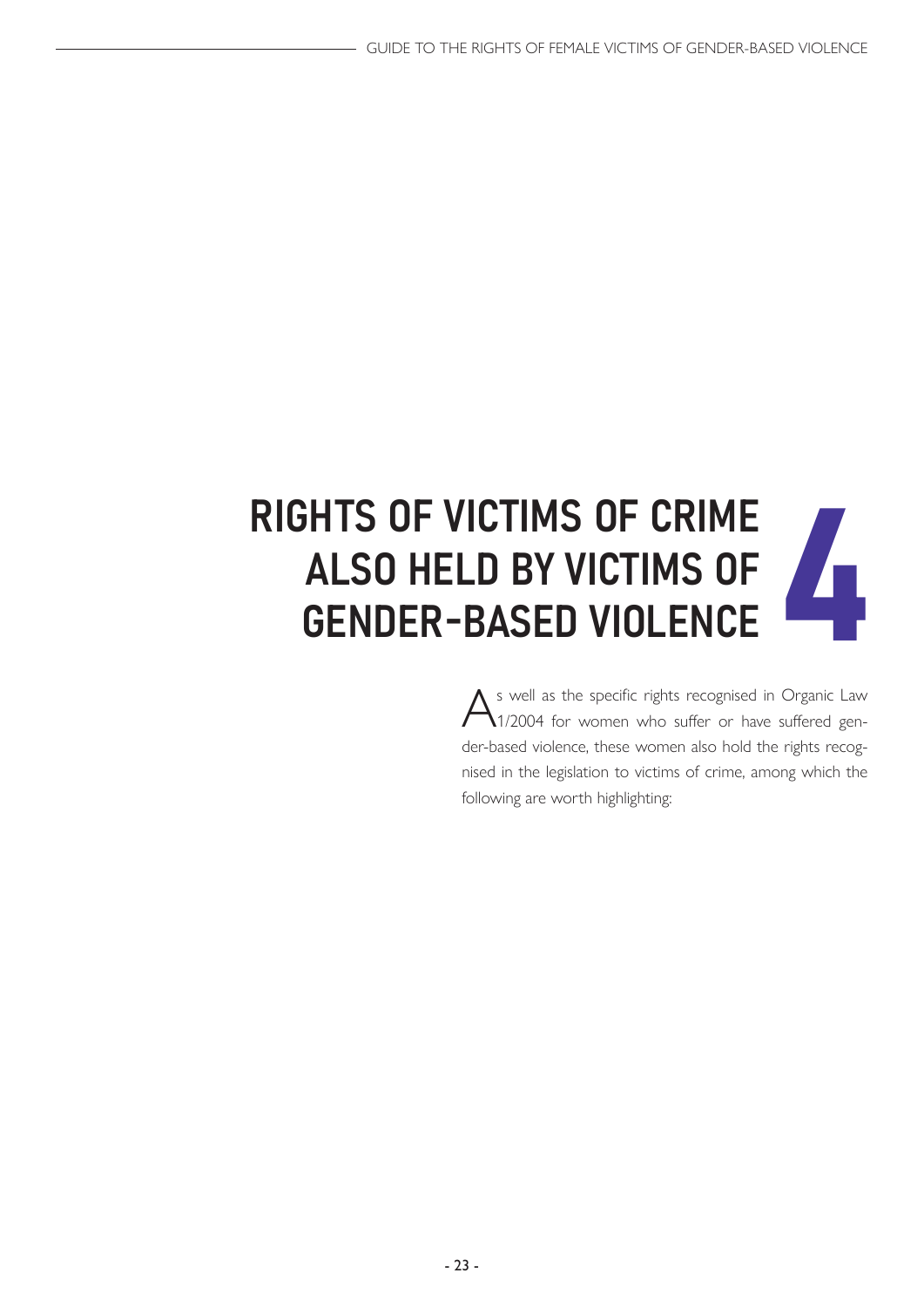## <span id="page-23-0"></span>**4.1. Rights from the Statute of Victims of Crime**

#### Law 4/2015 of 27 April, on the Statute of Victims of Crime

The victims of gender-based violence have access to the general catalogue of judicial and extra-judicial rights included in the Statute of victims of crime. The spouse of the direct victim of the crime or the person bound to her by a similar emotional relationship shall not be considered an indirect victim of the crime when this person is responsible for committing said crime.

These rights shall include:

- The right to information prior to the first contact with the competent authorities, extending to the time immediately prior to making the accusation.
- The right, at the time of making the accusation, to obtain a duly certified copy of the accusation and, where relevant, a written translation of this copy.
- The notification of certain resolutions without the need for their request, so that they are informed of the imprisoned situation of the investigated, accused or convicted person: the resolutions that agree to the imprisonment or the subsequent release of the offender, as well as the possible escape of said person; the resolutions that agree to the adoption of personal precautionary measures or which modify those already agreed upon, when they had the objective of guaranteeing the victim's safety.
- The right to free and confidential access to support services offered by public administrations as well as those provided by the Victim Support Offices. These Offices shall perform the following functions, among others:
	- **Emotional support** for the victims and therapeutic assistance for victims that require this, guaranteeing suitable psychological treatment to overcome the traumatic consequences of the crime.
	- Assessment and guidance in relation with the victim's needs and the way to prevent and avoid the consequences of primary, repeated and secondary victimisation, intimidation and reprisals.

Preparation of a psychological support plan for vulnerable victims and in cases where a protection order applies.

- o Information about the specialist services available to offer support to the victim, considering her personal circumstances and the nature of the crime that she may have suffered.
- $\circ$  Accompaniment for the victim throughout the process.
- o Receive notification of the decisions referred to in article 7.1 of the Statute of the victim of crime (the verdict, decisions to adopt cautionary measures, etc.) and carry out any information and assistance that may be required in the case.
- Right to start criminal proceedings and civil actions in accordance with the Law of Criminal Proceedings.
- They may take part in sentencing, by raising appeals against certain judicial decisions, although they were not party to the prosecution:
	- The order in which the Penitentiary Oversight Judge authorizes the possible classification of the offender in a less severe regime before completing half of the sentence.
	- The order in which the Penitentiary Oversight Judge agrees that all privileges for prisoners such as day release, modification of the regime or the calculation of time served towards parole are adjusted to the limit of the sentence served and not the total punishment imposed.
	- o The order granting the convicted felon parole.

## **4.2. Right to lodge a complaint**

Articles 259 and following of the Law of Criminal Proceedings

Women have the right to report situations of gender-based violence suffered.

By lodging the complaint, it is brought to the attention of the competent authorities that an act has been committed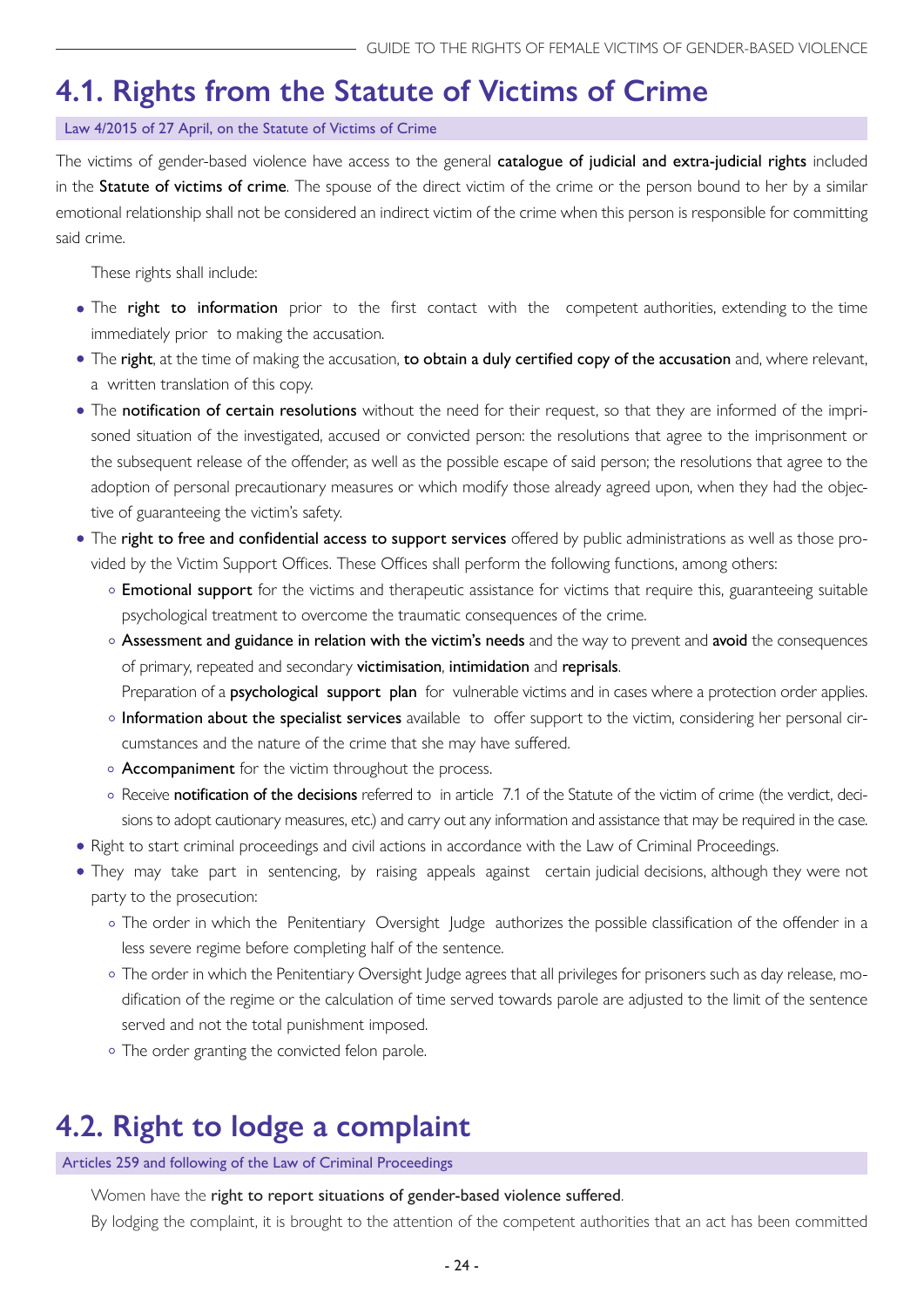<span id="page-24-0"></span>which may constitute a criminal offence.

After the complaint has been lodged and referred to the court authority, the corresponding criminal procedures are initiated if it is held that there is existing evidence that a criminal act has been committed.

## **4.3. Right to request a court protection order**

Article 62 of Organic Law 1/2004 of 28 December, on Comprehensive Protection Measures against Gender-based Violence; Article 544 third of the Law of Criminal Proceedings

The court protection order is a court decision issued by the competent court in cases where, with founded evidence that a crime has been committed, it considers that there is an objective situation of risk to the victim which requires adopting protection measures during the course of the criminal proceedings.

The court protection order is a single document that establishes **precautionary measures** of a criminal or civil nature in favour of the woman victim of gender- based violence and, where appropriate, her children. At the same time, it sets in motion the social protection mechanisms in favour of the victim established by the different Public Administrations. The court protection order accredits the situation of gender-based violence which gives rise to the recognition of the rights established in Organic Law 1/2004.

The precautionary **criminal measures** may include one or more of the following:

- The aggressor's eviction from the family home.
- The aggressor's **prohibition from living in a certain town/city.**
- The aggressor's prohibition from coming within a certain distance of the victim and/or her family members or other persons.
- The aggressor's prohibition from contacting the victim and/or her family members or other persons by any means: letter, telephone, etc.
- The aggressor's prohibition from going to certain places: the victim's place of work, children's schools, etc.
- The omission of data relating to the victim's address.
- The court protection of the victim in court liaison offices.
- The confiscation of weapons and prohibition to hold them.

The measures that may be adopted under civil law are the following:

- The use and enjoyment of the family home.
- The granting of wardship and custody of minor children.
- **Establishment of visiting rights**, communication and contact with minors.
- The establishment of child support.
- Any other necessary measures to remove minors from danger or save them from harm.

The application may be filed by the victim, her close relatives, her lawyer or the Public Prosecutor's Office. Regardless of the duty to lodge the complaint, the social services which are aware of the situation are required to make it known to the court authority or to the Public Prosecutor's Office so that the court protection order procedure can be initiated. When minors are involved, the Judge must rule, including ex officio, on the appropriateness of adopting measures under civil law.

It is advisable to apply for the court protection order at the time of lodging the complaint, although it can also be done afterwards.

If a complaint has not been lodged, the actual application for the court protection order is considered the same as the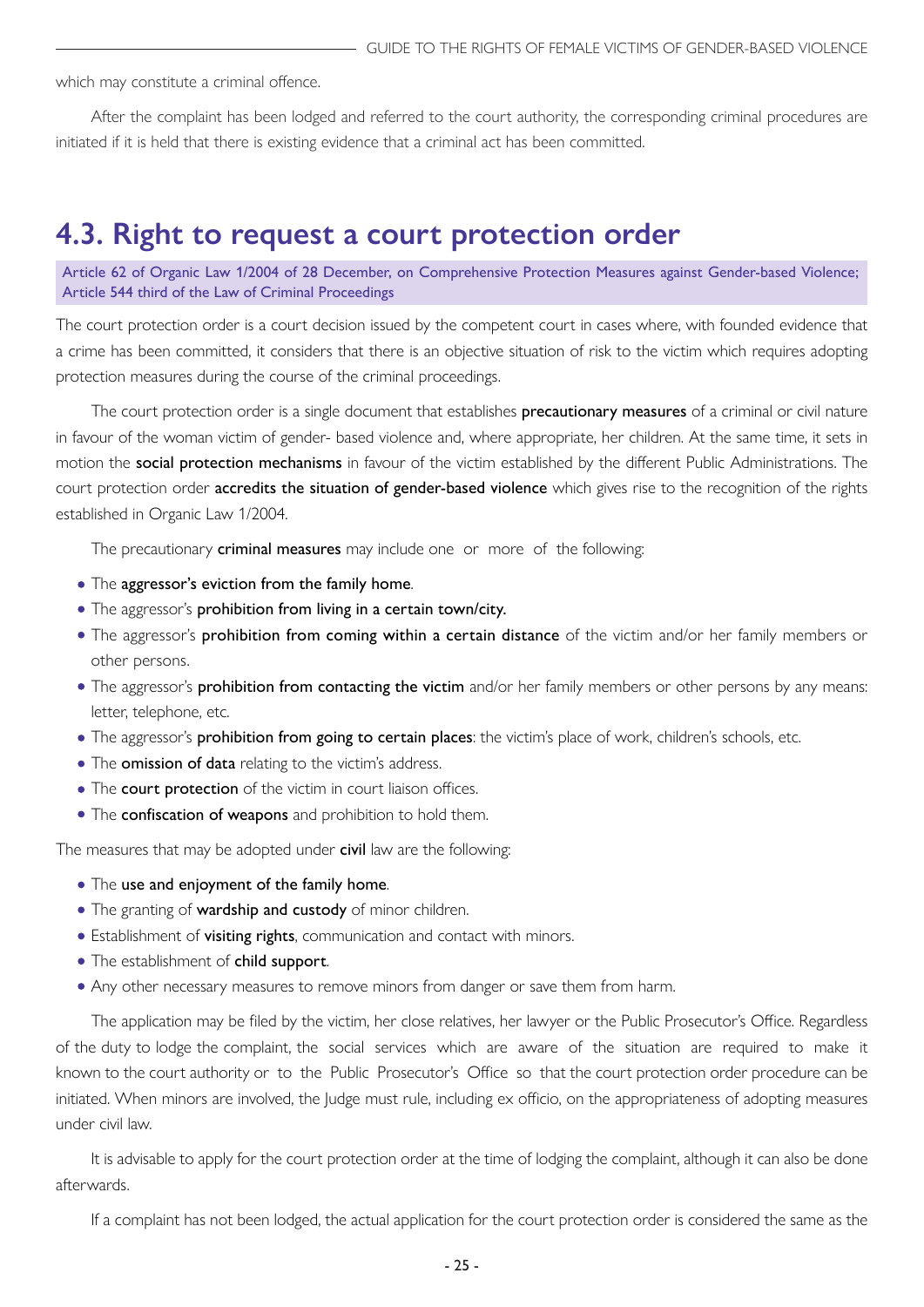<span id="page-25-0"></span>complaint with respect to the events and situations of violence described in the court protection order.

The court must issue the court protection order within 72 hours of filing the application, and following the victim's and the aggressor's appearance in court. The Law establishes that this appearance must be made separately so as to avoid a confrontation between victim and aggressor.

## **4.4. Right to request a European protection order**

#### Law 23/2014, of 20 November on Mutual Recognition of Criminal Sentencing in the European Union

A victim of gender-based violence who is going to move to another state member of the European Union to stay or to live there, and who is the beneficiary of a protection measure, precautionary measure or custodial sentence under a protection order, court order of precautionary measures or verdict, may request the application of the European protection order from the relevant judicial authority.

The European protection order issued by the court shall take the form of a certificate transmitted to the relevant judicial authority of the member state where it must be applied.

## **4.5. Right to be a party to the criminal procedure: informing the victim of her rights and legal options**

Articles 109 and following of the Law of Criminal Proceedings

In the same act when the judge accepts the victim's declaration, the Court Secretary shall inform the victim of her right to be a party to the criminal proceedings and to waive or not her right of restitution of property, reparation of the loss and compensation for the damages caused by the wrongful act.

The exercise of this right, which involves the active intervention of the victim of gender-based violence in the court procedure which follows the lodging of the complaint, and the exercise of criminal action and, where appropriate, civil action, entails the victim's presence in the criminal procedures as "private prosecutor", for which she needs to appoint a lawyer to defend her interests and a court solicitor to represent her.

Victims who have not waived this right may start criminal proceedings at any time before the classification of the crime.

These professionals may be appointed freely by the victim herself or through the legal-aid roster of specialists in gender-based violence (benefit of legal aid).

The victim's presence and consequent status of "party" to the criminal process means that the woman, through her lawyer, can propose procedural devices to obtain preliminary evidence and information for use in the trial, intervene in the examination of evidence, and be informed of all the decisions issued in the course of the proceedings, as well as lodge the pertinent appeals if she so wishes.

Furthermore, as private prosecutor, the victim can request the sentence for the aggressor and an indemnity for the injuries, damage and harm that she has suffered.

The Public Prosecutor's Office is responsible for defending the interests of victims and injured parties in criminal proceedings. If it concludes that a crime has been committed, it will lead the prosecution against whoever it considers to be responsible, regardless of whether or not the victim is party to the criminal procedure. If it is does not come to that conclusion, it will not prefer the charge or may request a stay of proceedings if, for example, it considers that there is insufficient evidence of the events.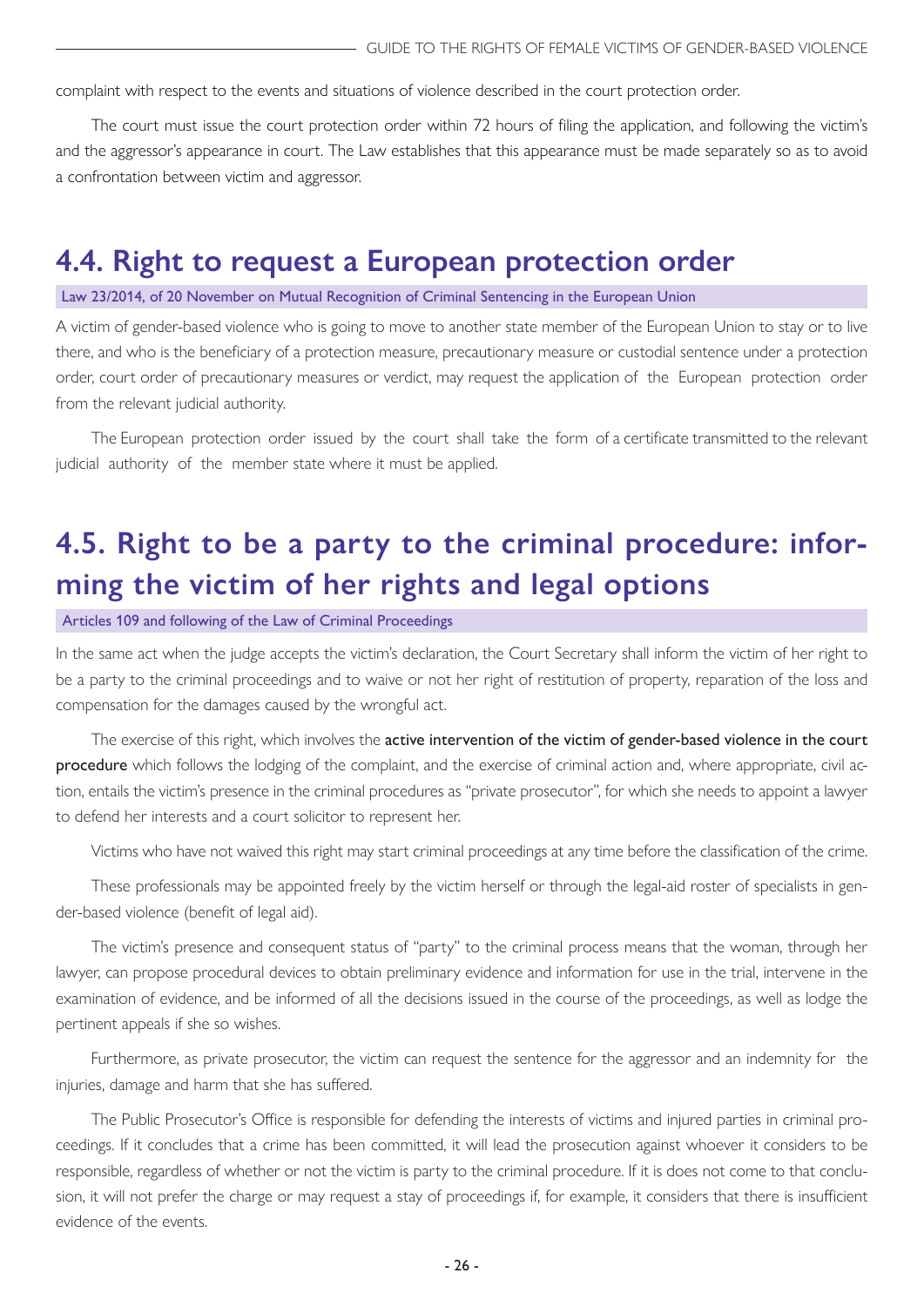## <span id="page-26-0"></span>**4.6. Right to restitution of property, reparation of the loss and compensation for damages**

Articles 100 and following of the Law of Criminal Proceedings

The commission of a crime requires that the **damage and the harm caused be repaired**. This civil liability includes the restitution of property, the reparation of the loss and compensation for material and moral damage.

If the victim has taken civil action in the criminal proceedings (to demand this civil liability) and the judgement finds the accused guilty as charged, apart from the punishment imposed, the judgement will also establish the civil liability to be paid to the victim for the physical, psychological or moral damage caused.

However, the victim may reserve the right to take civil action in different proceedings in a civil court, in which case civil action will not be taken in the criminal proceedings. The victim may also waive her right to any claim which, in this context, she may be entitled to make.

## **4.7. Right to receive information on the court procedures**

Even if she does not exercise her right to be party to the criminal proceedings, the victim must be informed of her role in the proceedings, as well as the scope, development and progress of the procedure.

The responsibility of informing the victim of her rights lies with the law enforcement agencies, the court and the Assistance to Victims Offices.

This information must include:

- Her right to be a party to the criminal proceedings and to waive or not her right of restitution of property, reparation of the loss and compensation for the damages caused by the wrongful act.
- The possibility of and the procedure for applying for the aid that she may be entitled to under the legislation in force.
- Information on the status of the court procedures, her right to examine them and to be issued copies and trial statements (Article 234 of Organic Law on the Judiciary).
- She must be informed of any court decision that may affect her safety, the court protection order, the adoption or amendment of other precautionary measures, court orders agreeing the imprisonment or release on remand of the accused and of the details of the prison sentence handed down to the aggressor (Articles 109, 506.3, 544a and b of the Law of Criminal Proceedings).
- She must be informed of the place and date of the oral proceedings (Articles 785.3, 962 and 966 of the Law of Criminal Proceedings).
- She must be notified of the judgements handed down in all proceedings, including, where appropriate, in the appeal. (Articles 270 of the Organic Law on the Judiciary; articles 789.4, 792.2, 973.2 and 976.3 of the Law of Criminal Proceedings).
- She must be notified of the dismissal of proceedings.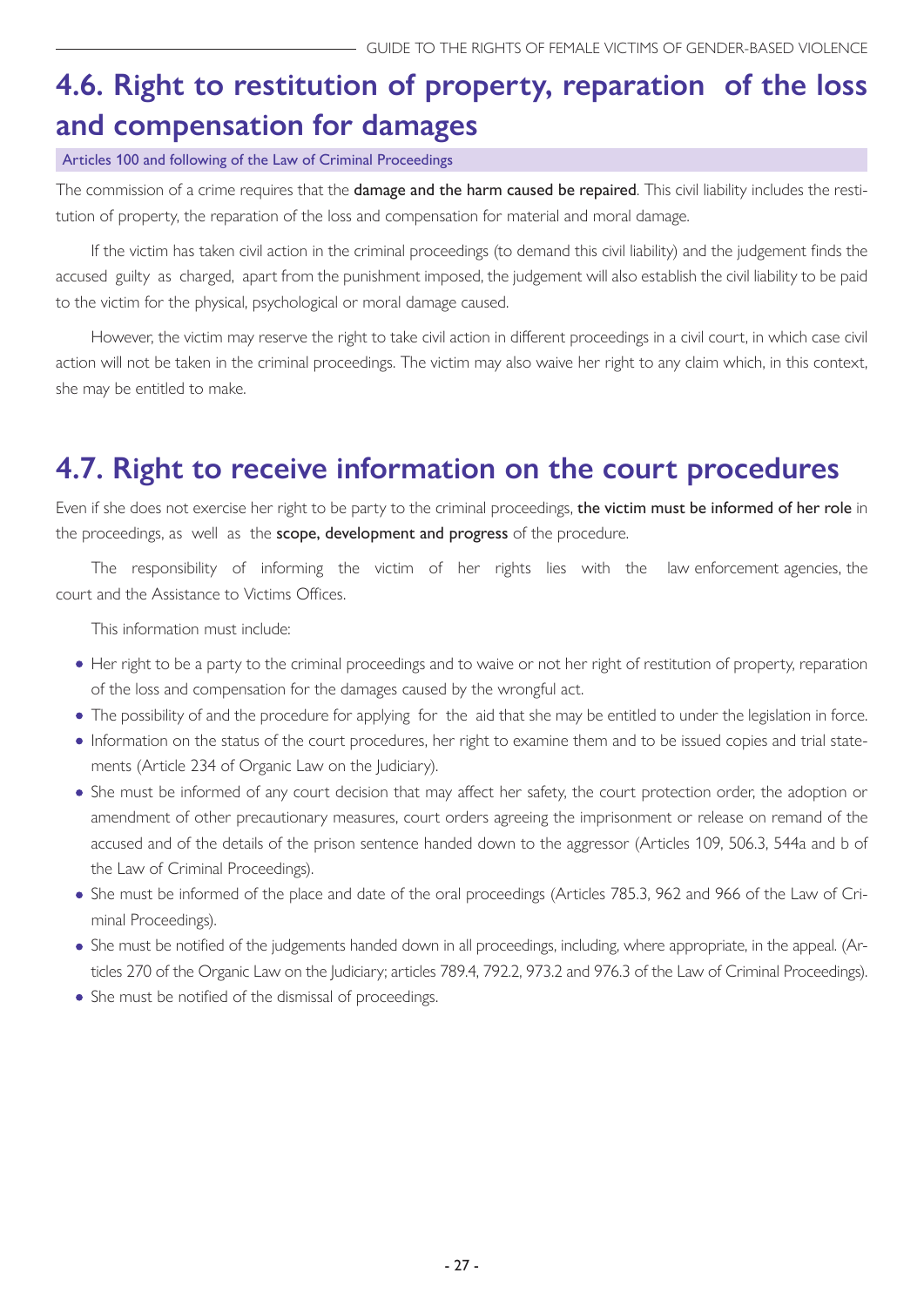## <span id="page-27-0"></span>**4.8. Right to protection of the dignity and privacy of the victim in the framework of proceedings related to gender-based violence**

Article 63 of Organic Law 1/2004 of 28 December, on Comprehensive Protection Measures against Gender-based Violence Article 232.2 of Organic Law on the Judiciary Articles 19 and following of Law 4/2015 of 27 April, on the Statute of Victims of Crime Article 15.5 of Law 35/1995, on Aid and Assistance to Victims of Violent Crimes and Crimes against Sexual Freedom Arts. 2.a) and of Organic Law 19/1994, on the Protection of Witnesses and Experts in Criminal Cases

Organic Law 1/2004 establishes specific measures to protect the dignity and privacy of the victim.

On the one hand, it establishes the confidential nature of the personal details of the victim, her descendants and the persons in her custody.

The confidential nature of her new address, her workplace or the schools of her children not only protects the privacy of the victim, but it is also an important instrument for ensuring her safety, as it prevents the disclosure of the information to the accused.

To this end, the application form for the court protection order indicates that the victim may give the address or telephone number of a third party to whom the law enforcement agencies or the judicial bodies may send the communications and notifications.

On the other hand, the Law on the Statute of victims of crime acknowledges the victims' right to protection of their privacy in criminal proceedings, obliging, in this context, judges, prosecutors and civil servants engaged in the investigation and other persons who are involved or participate in any way in the process, to adopt the measures necessary to protect the privacy of the victims and their families, in accordance with the law. Measures must be taken specially to protect minors or disabled victims who require special protection to prevent the publication of any kind of information that may enable them to be identified.

In this sense, in accordance with the Law of Criminal Proceedings, the Judge may decide, ex officio or at the request of the Public Prosecutor's Office or the victim, the adoption of any of the following measures that may be necessary to protect the privacy of the victim or the respect due to her or her family.

- Prohibit the broadcasting or publication of information about the victim's identity, of details that may enable identification directly or indirectly, or personal circumstances that have been taken into account to reach a decision about the need for protection.
- Prohibit the obtaining, broadcasting or publication of images of the victim or members of her family.

Furthermore, the court may decide, on its own initiative or on request of the victim or the Public Prosecutor's Office, that the court procedures should not made public and that the trial should be held behind closed doors.

## **4.9. Aid to victims of crimes classed as gender- based violence**

Law 35/1995 of 11 December, on Aid and Assistance to Victims of Violent Crimes and Crimes against Sexual Freedom: Regulations on aid to victims of violent crimes and crimes against sexual freedom, approved by Royal Decree 738/1997 of 23 May

This public aid is granted to direct or indirect victims of intentional and violent crimes committed in Spain and resulting in death, serious body injuries or serious damage to physical or mental health, and to victims of crimes against sexual freedom, even if they were committed without violence.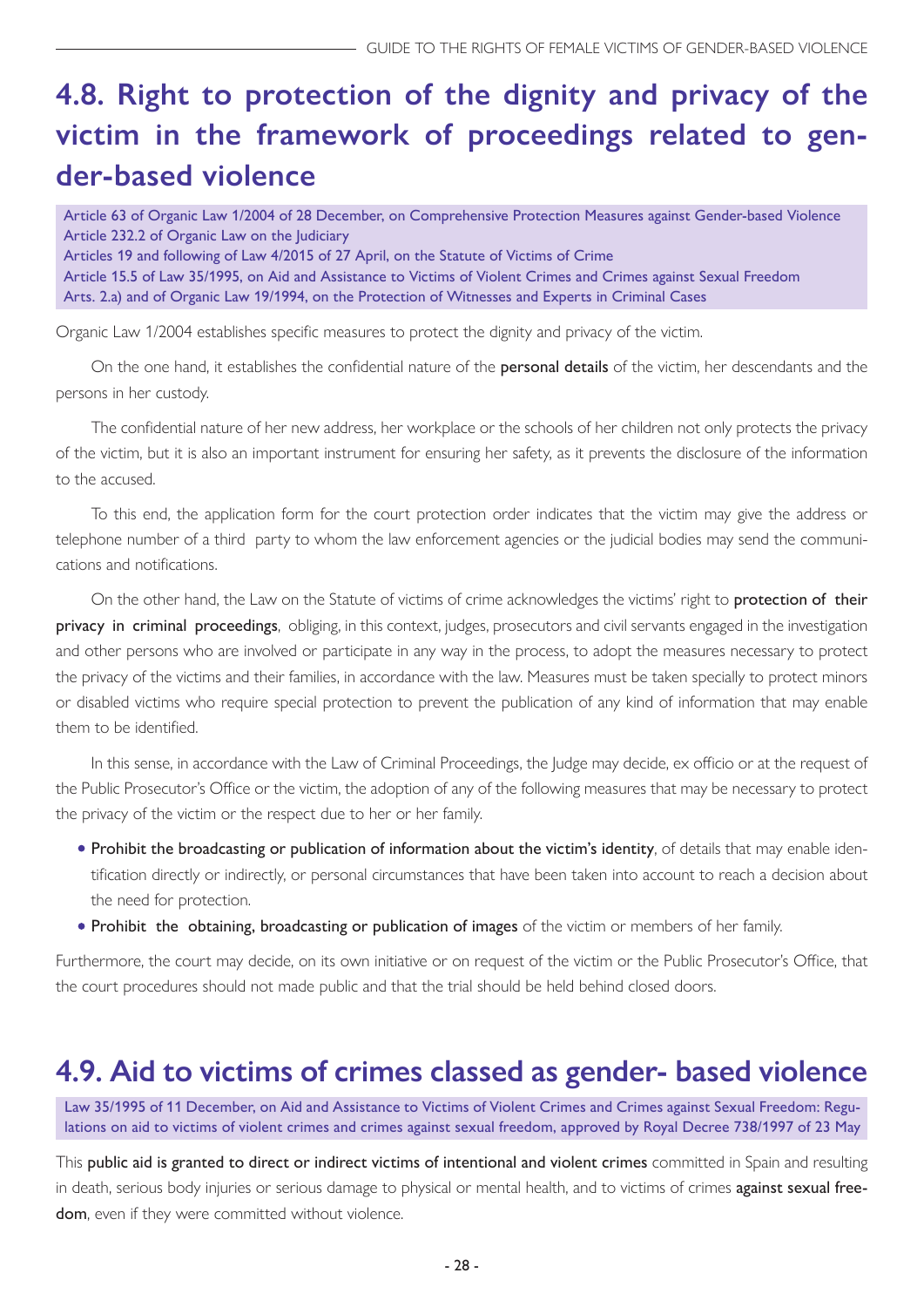Women victims of gender-based violence may be entitled to this aid as victims of a crime with the following characteristics:

This aid is generally available to those persons who, at the time of the offence being committed, are Spanish or belong to a member State of the European Union, or others who reside normally in Spain or are nationals of another State that offers similar measures to Spaniards in its territory.

When the victim of the crime is considered to be a victim of gender violence, and the crimes result from an act of violence committed against women, women of any other nation who are in Spain can access this aid, regardless of their administrative status.

- The application period for this aid is three years, commencing on the date of the wrongful act. However, this period is interrupted when the criminal proceedings commence and is resumed on the date the final judgement beyond appeal is handed down.
- The amount of this aid can under no circumstances exceed the compensation stated in the verdict and is calculated through the application of criteria related with the type of aid. In the case of victims of gender-based violence, the amount of aid calculated thereby shall be increased by twenty-five percent. In the event of death, the aid shall be increased by twenty-five percent for beneficiaries who are minors or disabled adults.
- In addition, provisional aid may be granted before the final judgement beyond appeal which puts an end to the criminal proceedings is handed down, provided that the precarious economic situation of the victim or the beneficiaries is accredited. When the victim of the crime is considered a victim of gender-based violence, provisional aid may be granted, regardless of the financial situation of the victim or her beneficiaries.